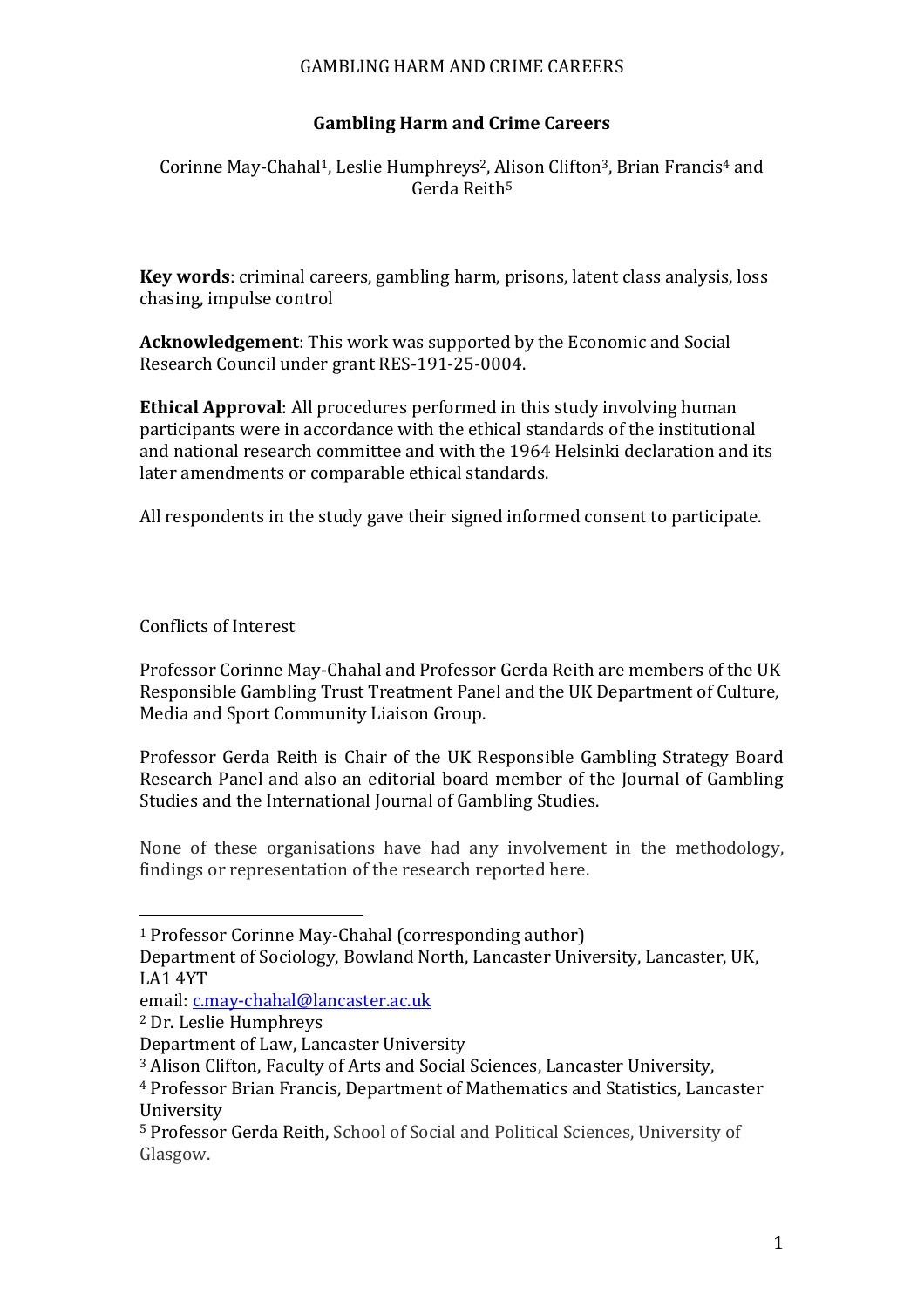#### **Gambling Harm and Crime Careers**

#### **Abstract**

Incarcerated populations across the world have been found to be consistently and significantly more vulnerable to problem gambling than general populations in the same countries. In an effort to gain a more specific understanding of this vulnerability the present study applied latent class analysis and criminal career theory to gambling data collected from a sample of English and Scottish, male and female prisoners (N=1057). Theoretical links between gambling and crime were tested through three hypotheses: i) that prisoners in the UK would have higher rates of problem gambling behaviour than the national population; ii) that if the link between gambling and crime is coincidental, gambling behaviour would be highly prevalent in an offending population, and iii) if connections between gambling behaviour and offending are co-symptomatic a mediating factor would show a strong association. The first of these was supported, the second was not supported and the third was partially supported. Latent Class Analysis found six gambling behaviour clusters measured by responses to the Problem Gambling Severity Index, primarily distinguished by loss chasing behaviour. Longitudinal offending data drawn from the Police National Computer database found four criminal career types, distinguished by frequency and persistence over time. A significant association was found between higher level loss chasing and high rate offending in criminal careers suggesting that impulse control may be a mediating factor for both gambling harm and criminal careers.

**Key words**: criminal careers, gambling harm, prisons, latent class analysis, substance use, impulse control

## **Introduction**

Gambling researchers across the world have observed a greater vulnerability to gambling harm amongst incarcerated offenders in comparison to men and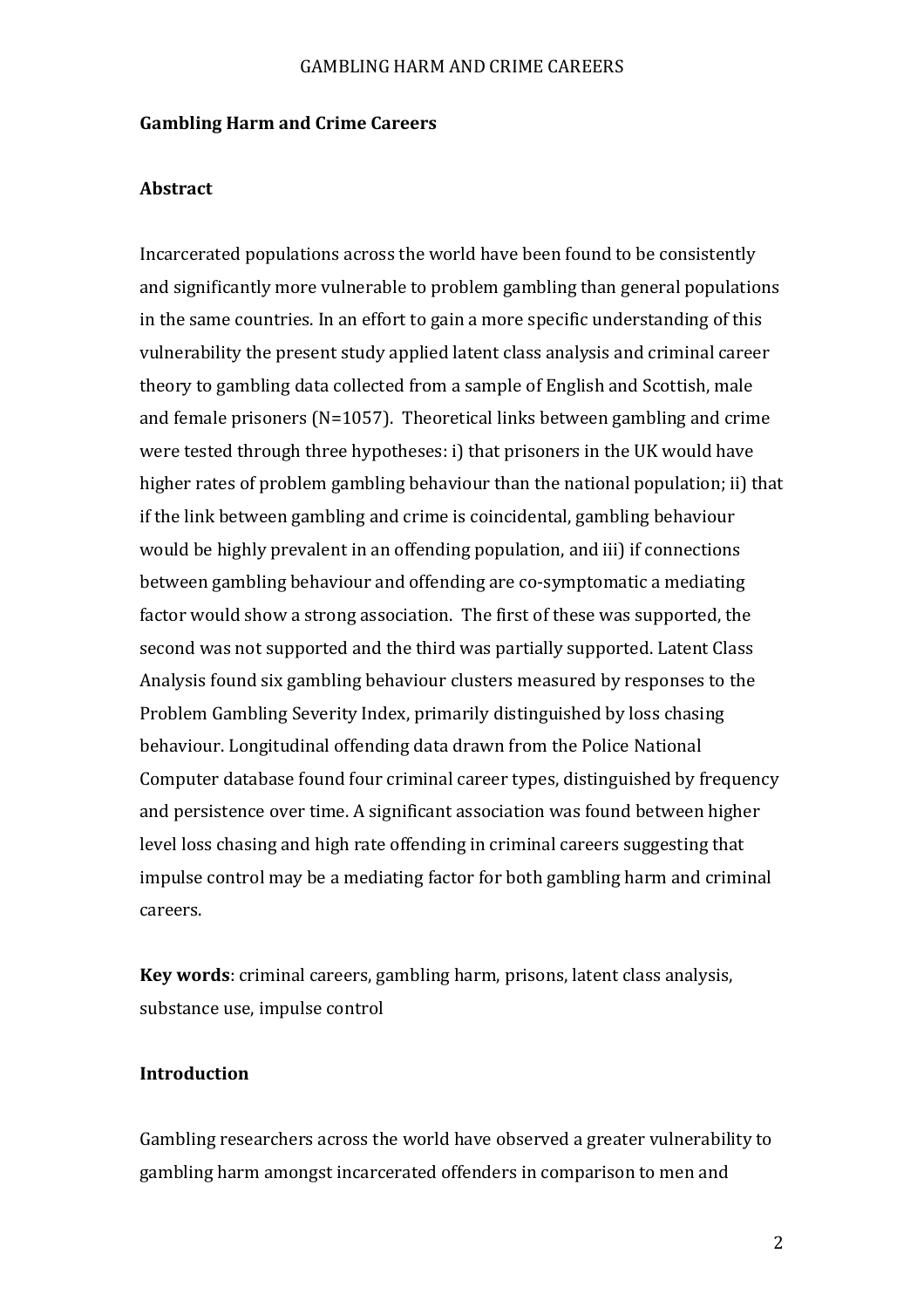women who gamble in general populations. A structured review of published and unpublished studies of problem gambling prevalence in prison populations retrieved 27 studies date ranged between 1977 to 2003 across Australia, Canada, New Zealand, the UK and the USA (Williams et al. 2005). Although few studies have been conducted in Europe, since 2004 further studies have been published in Canada (Turner et al. 2009; Turner et al. 2013), Germany (Zurhold et al. 2013), and the US (Cuadrado and Lieberman 2012). Without exception these studies of prisoners find prevalence rates that are significantly higher than those found in the relevant national population. Comparable studies in the same countries over the last 10 years obtain rates of problem gambling between 0.7%- 1.09%, whereas prison population studies find rates of between 7.3%–13% (Table 1, see also Williams et al. 2005). Cuadrado and Lieberman (2012) propose that rates may be even higher (17.4%) when arrestee populations are screened, many of whom do not proceed to prison.

(Insert Table 1 here: Summary Findings of Studies of Problem Gambling in Prison Populations in previous 10 years)

Several links between gambling and crime have been proposed to explain such high levels of problem gambling in forensic populations (Arthur, Williams and Belanger 2014; Campbell and Marshall 2007; Williams, Royston and Hagen 2005). In summary, three connections have been identified; an 'instrumental link' where crime facilitates gambling (such as stealing to pay off gambling debt), a 'co-symptomatic' relationship whereby a mediating factor may increase the probability of both offending and gambling (such as alcohol or substance use) and, finally, a 'coincidental' connection where crime and gambling are not directly related but merely participated in by the same people (Lahn and Grabosky 2003 p19). Some previous research that has focused on the types of crimes committed by people classified as problem gamblers (see for example Bellringer et al. 2009; Laursen et al. 2016), finds that although there is a higher likelihood of problem gamblers being charged with an offence, there is no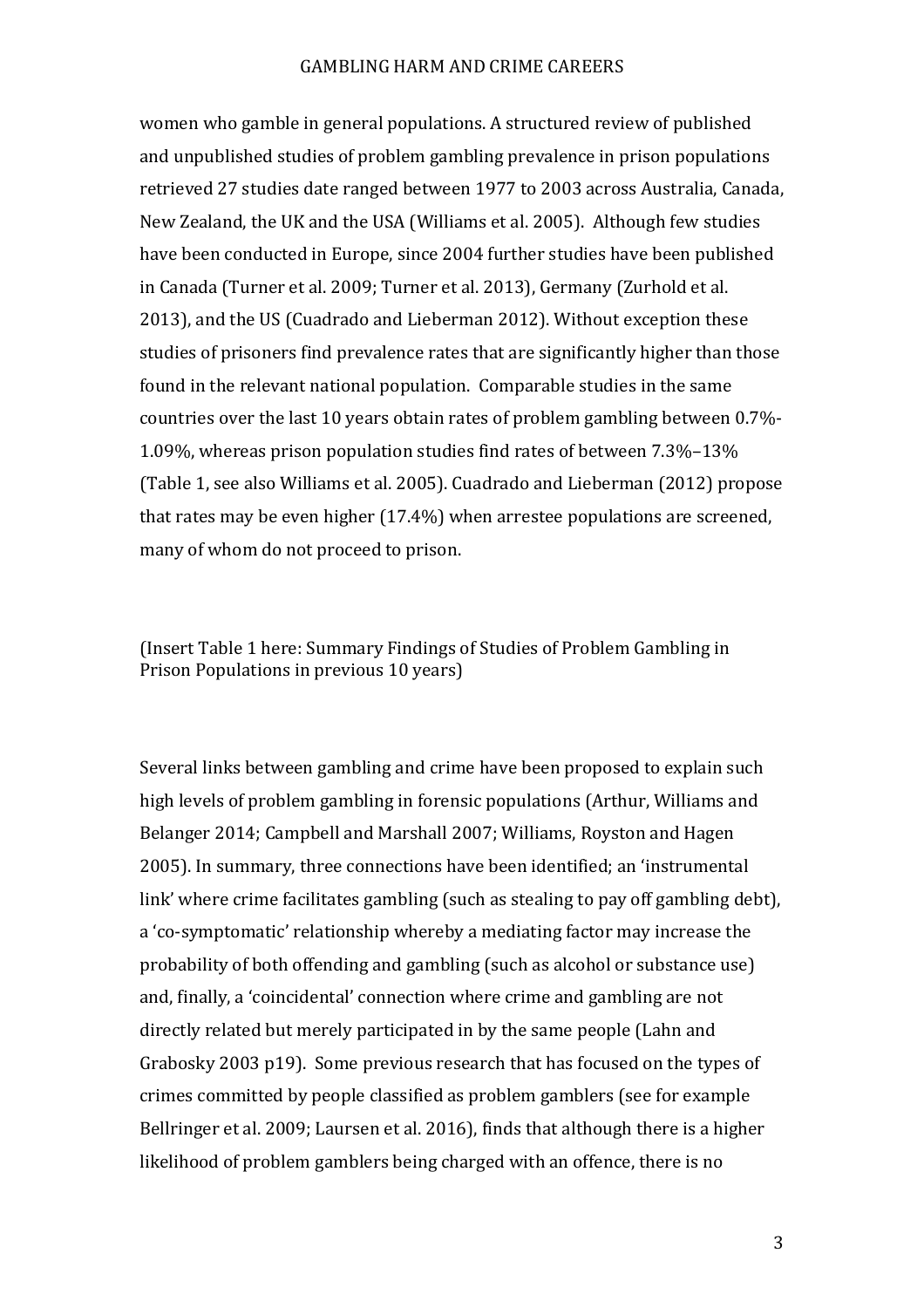association between the type of offence and gambling. One approach that has not been explored is the potential link between gambling harm and crime careers. Criminal career research (Blumstein and Cohen, 1979; Farrington 1995; Macleod et al. 2012; Soothill et al. 2009) examines patterns of offending over extended periods of time and therefore offers an opportunity to explore career patterns that may be related through co-symptomatic and/or coincidental connections to both offending and gambling behaviour.

### **Overview of the Present Research**

Building from this research, the present study aimed to test three hypotheses; firstly that offenders in the UK would have higher rates of problem gambling behaviour than the national population. Secondly, that if gambling and crime were coincidental, gambling behaviour would be highly prevalent in an offending population. Thirdly, if connections between gambling behaviour and offending are co-symptomatic a mediating factor such as substance use would show a strong association. These hypotheses were tested through two data sets; cross sectional gambling prevalence data from a sample of offenders in the UK and longitudinal offending data for a subset of this cohort. Results of a descriptive analysis of gambling prevalence data confirm the first hypothesis but not the second. The third hypothesis was tested through analysis of descriptive bivariate statistics relating to gambling behaviour – identified according to Latent Class Analysis – and drug use. This was partially supported. Six latent class gambling groups are identified, primarily differentiated through loss chasing behaviour and its consequences. Four criminal career types distinguished by frequency and persistence of offending across the life-course were identified. Gambling harm and crime careers were found to be co-symptomatic with alcohol use and also with high frequency offending. Findings are considered in the context of theoretical frameworks for distinguishing sub-types of gambler; specifically the pathways model (Blasczynski and Nower 2002), and a 'co-symptomatic' relationship between gambling, crime careers and impulse control is proposed. The analysis is situated within the context of a public health approach to gambling that promotes targeted and tailored help for populations who may be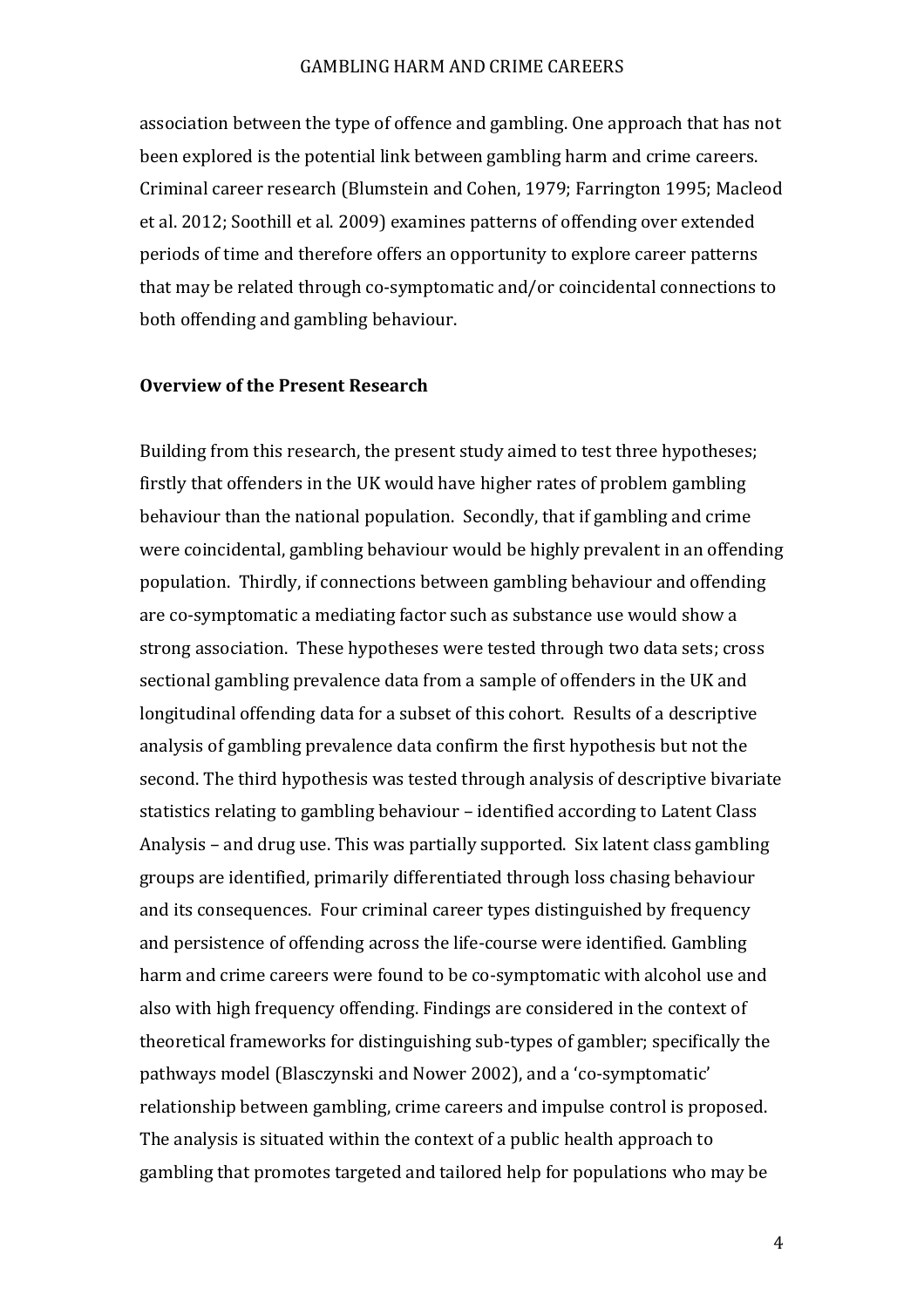vulnerable to gambling harm (Korn and Shaffer 1999). The results offer a nuanced categorisation of gambling harm that indicates the need for different levels of targeted interventions within offending populations.

### **Measuring Problem Gambling**

Gambling prevalence studies report on prevalence rates as measured by various problem gambling measurement instruments, referred to as problem gambling screens or scales. The scales include a range of items, many of which are held in common, the majority derived from the Diagnostic and Statistics Manual 4th Edition (DSM-IV) (American Psychiatric Association 1994). Until recently problem gambling was classified as an impulse control disorder not elsewhere classified, and although in the latest edition (DSM 5) it is categorised as a behavioural addiction, the criteria for gambling disorder remain similar (American Psychiatric Association 2013). All the scales have some items that measure an element of impulse control. Most commonly questions focus on whether respondents; gamble longer, with more money or more frequently than intended, chase losses (trying to win back money lost), and/or make unsuccessful attempts to cut down, stop or control their gambling (Williams and Volberg 2010). Scales vary in relation to other elements measured including an emphasis on financial aspects (South Oaks Gambling Screen (Lesieur and Blume 1987) and greater emphasis on the health and psychological consequences of gambling, such as the Canadian Problem Gambling Index (Ferris and Wynne 2001) and the Victorian Gambling Screen (Ben-Tovim et al. 2001). Given the range of possible responses to such varied categories, rather than forming homogenous 'risk'/problem groups, it is possible that respondents can appear similar but for quite different reasons. For example, someone who agrees that they frequently chase their losses and also frequently spends more money than intended would score sufficiently highly to place them in the problem gambling category on some scales, indicating that their gambling may be theoretically addressed as an impulse control disorder. However, a respondent could also score in the problem gambling category by agreeing that they frequently lied about their gambling behaviour to others and/or they have frequently gambled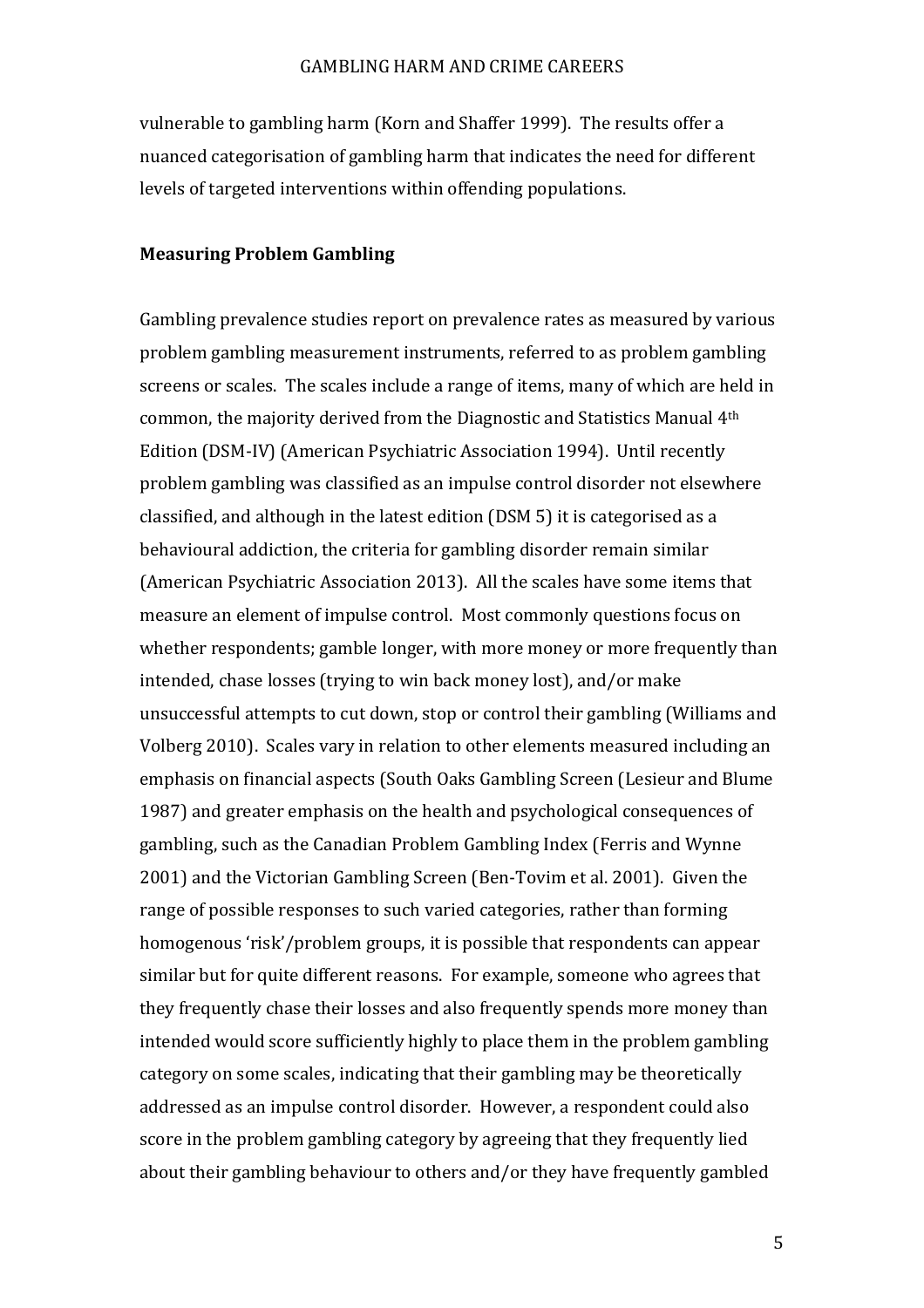to escape from pressures of everyday life, indicating quite different motives and consequences that require alternative theoretical explanations (Blasczynski and Nower 2002).

LCA (see method) allows for testing whether different subtypes of gambling may exist in the population of interest. Gamblers who rate as low, medium risk or problem gambler on the various measures may be similar in terms of the *frequency* of problems they experience but different in terms of the *type* of problem and to the extent that they recognise gambling harm, which would impact on their motivation to take up treatment. Understanding differences between gambling groups may be particularly important within criminal justice systems when considering the allocation of scarce resources to prevent future recidivism. It may be that prisoners can be offered interventions that are more sensitive to gambling behaviour type aimed at reducing both harmful gambling behaviour and criminal career.

#### **Method**

#### *Measures*

Gambling behaviour was measured using the Problem Gambling Severity Index (PGSI), developed specifically for application to cross-sectional population studies (Wynne 2003). The PGSI is comprised of nine scored items, four that reference harmful consequences and five that reference gambling behaviours. Using this scale gamblers are placed in one of four gambler categories depending on a score that can range from 0-27: non-problem gamblers (0 score), low risk (score 1-2), moderate risk/problem gamblers (score 3-7) and severe problem gamblers (score >8). The PGSI was selected as the measure of gambling behaviour for the present study for three reasons; firstly because it provided proxy measures for the consequences (or harms) of gambling; secondly, because it offered the opportunity to compare national population data using the same screen at a similar point in time (Wardle et al. 2011); and thirdly, secondary analysis of large population samples in Canada reveals that the PGSI discriminates well between the severe problem gambler and non-problem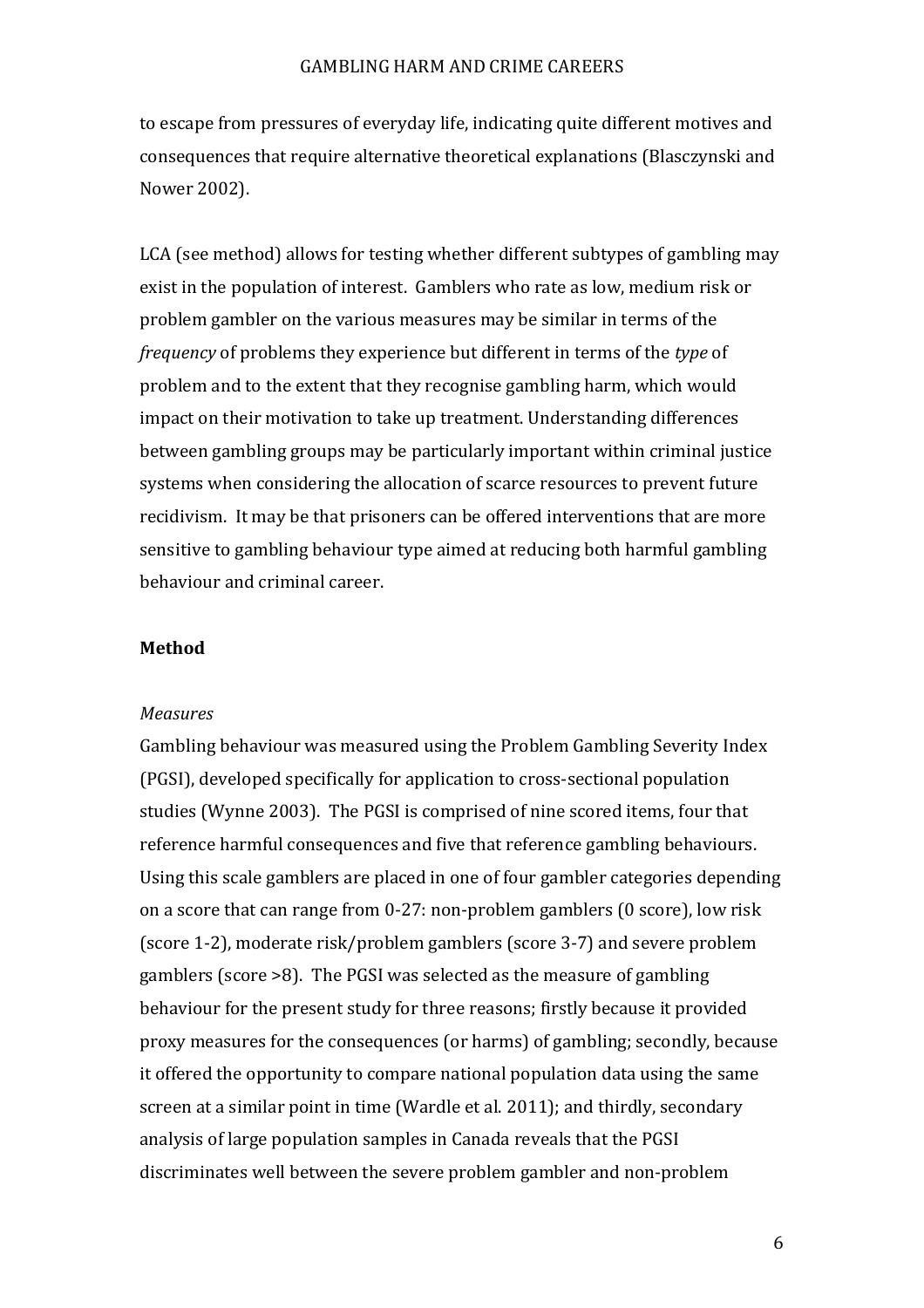gamblers and that both groups have validity as distinct subtypes (Currie et al. 2012). Respondents were asked to rate their replies to the nine PGSI items for the 12 months prior to entering prison.

In addition a number of variables measured substance use (including alcohol). These assessed type of substance used in detail and frequency of use in the 12 months prior to incarceration. The question 'Have you received help for your substance use issues?' and a question asking about frequency of substance use were combined to create a single variable (Type of Drug User) with 4 categories:

Daily user not received help for substance use Weekly/monthly user not received help for substance use Daily user received help for substance use Weekly/monthly user received help

Longitudinal offending data were downloaded from the UK Police National Computer, which contains criminal histories drawn from operational records. In addition to confirmed offences for England, Wales and Scotland it also includes all recorded cautions and warnings.

## *Participants and Procedure*

A signed consent form was requested for completion of the questionnaire and also access to past (lifetime) and future (up to 18 months following questionnaire completion) offending records through the PNC. Ethical approval was obtained through the Integrated Research Application System, the Ministry of Justice and the Prisons Research Committee. The questionnaire was administered across prison sites in England and Scotland. 1200 questionnaires were distributed equally across six sites; three prisons in England (two male and one female), two male prisons and one female electronic monitored site in Scotland. Prisons were selected on the basis of their regional distribution (North, South), sex (male, female) and Category (C or D, meaning that prisoners were classified as at low risk of escape). Sampling within prisons was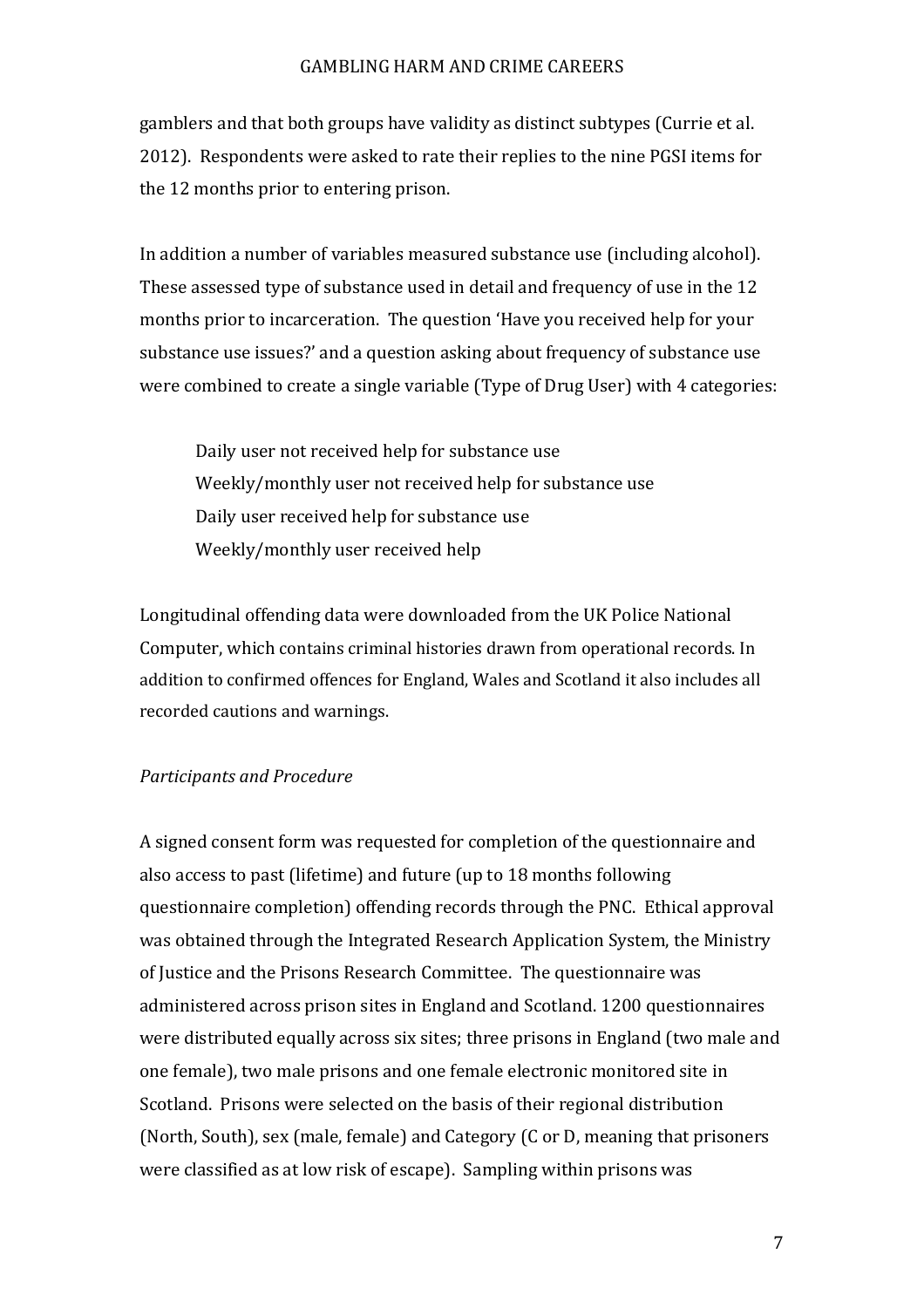necessarily opportunistic. Following meetings with the Senior Management Team in each site a Prison Project Co-ordinator (PPC) was appointed from within the prison staff establishment. The rollout was achieved over a full regime day. PPCs generally outlined a 'rollout plan' detailing where to best distribute questionnaires at specific times. The PPC harnessed staff and 2-4 prisoner volunteers across wings and billets to help administer the survey during these times including; meal times, lock down (i.e. those left unlocked doing jobs), queuing for canteen food at tea time, during the working day in employment (workshops/kitchens), those in education, prisoners on wings or in billets (unemployed), and in library sessions. 1057 questionnaires were returned across the six sites giving an overall response rate of 88% (546 (51.7%) in England and 511 (48.3%) in Scotland).

252 women and 805 men completed the questionnaire giving a total distribution of 24% female and 76% male. Although women comprised approximately 5-6% of the general prison population at the time our survey was conducted, they were deliberately over sampled to enable meaningful statistical analyses of sex differences. The mean age of the sample was 33.5 (32.2 in Scotland (range 20- 64, SD 8.9), 34.7 in England (range 18-77, SD 11.3). This was broadly comparable with the main prison population at the time (Ministry of Justice 2010). In terms of ethnicity, 87.5% were white/white British, 4.9% were Asian / Asian British and 4.6% were Black / African / Caribbean / Black British with less than one percent falling into other categories. The Scottish sample was ethnically representative of prison populations in Scotland, however, the English sample had a higher percentage of white participants (82% v 72% in English prisons).

#### **Analysis**

Odds ratios were calculated to test for differences between prevalence of gambling problems according to standard PGSI gambling types. 95% confidence intervals are calculated for these ratios. For the analysis that determined to identify if more nuanced gambling types exist Latent Class Analysis was used. LCA (Vermunt and Magidson 2003), a statistical method for finding subtypes of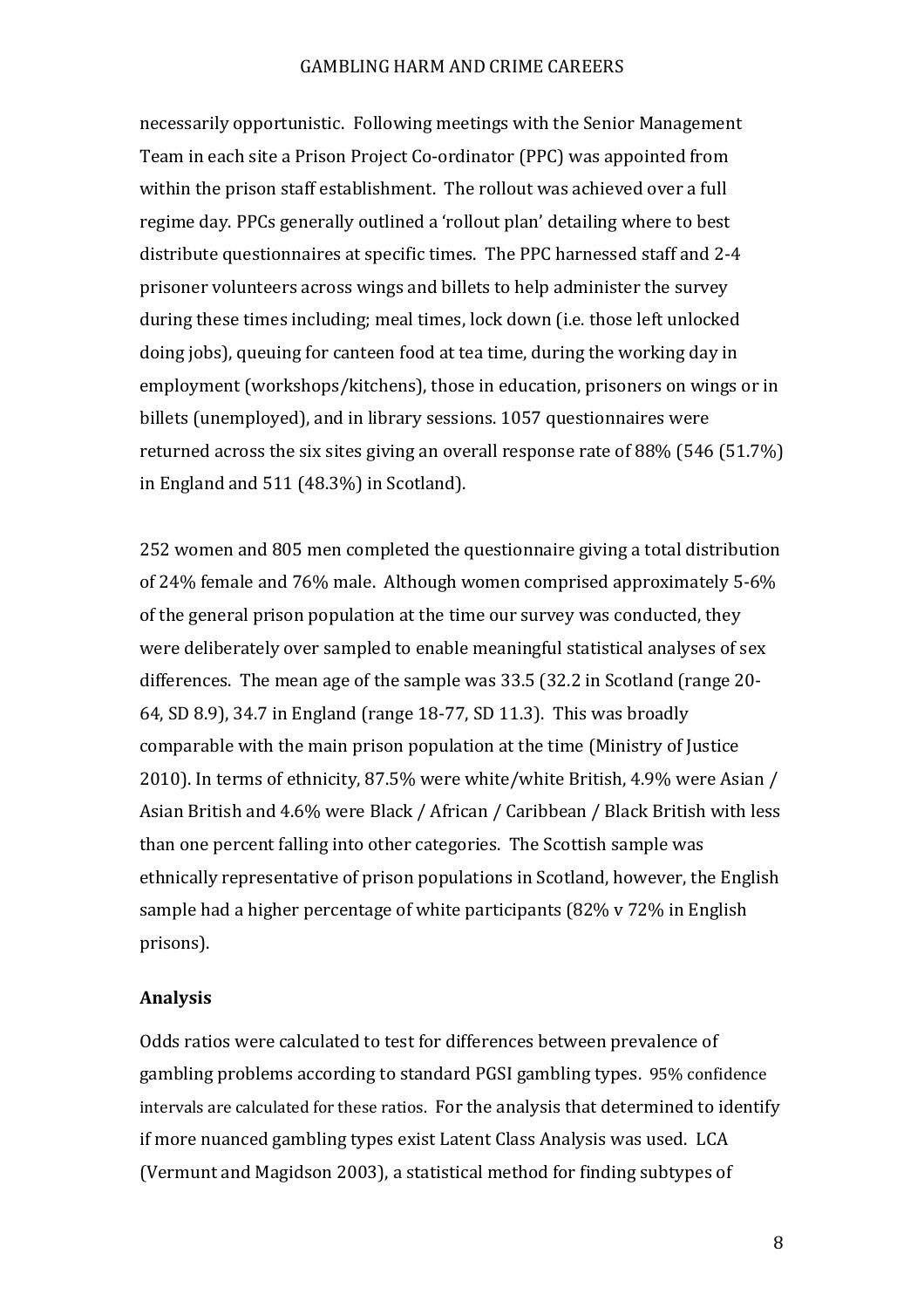related cases (latent classes), was applied to the responses to the PGSI items. LCA allowed for each respondent to be probabilistically assigned to a cluster (or sub-type) according to their responses to questions concerning their gambling behaviour. It is analogous to cluster analysis in that the aim of both methods is to find hidden or latent classes in a dataset. The main difference is that LCA is a statistical method (rather than mathematical) that takes account of the fact that cases assigned to a particular cluster are similar but not identical. LCA software produces a profile that characterises each cluster. For example, the profile of a cluster may be that cases are *very likely* to answer 'Almost Always' to questions one, three, and five and 'Never' to all other questions.

LCA can be used where cases are characterised by multivariate categorical variables. A number of studies exist that have used LCA on different types of data. For example, Deslauriers-Varin and Beauregard (2010) used data relating to the target selection process of sex offenders, Vaughn et al (2009) used criminal history information, and Jackson and Kuha (2010) used information about participants' fear of crime. In all instances the analysis identifies clusters that are similar in terms of the repertoire of responses to the items of interest. With regard to the research presented in this paper a case is an individual's set of responses to the PGSI and each response is a categorical variable with four possible outcomes: 0= never, 1=sometimes, 2=most of the time, 3=almost always. Our interest was to identify offenders who are similar in terms of their responses to the PGSI taking account of each of the 9 items and all the possible outcomes.

All respondents were included in the gambling behaviour LCA analysis regardless of whether they had no problems at all, showed problematic behaviour in terms of all PGSI questions, or were somewhere in between. This is because it is possible that a group may be found that suggests that, statistically, there are no significant differences between offenders who do not experience any harm and those who experience very little. On the other hand, the best model may show that offenders who have no gambling problems are mutually exclusive to all other groups.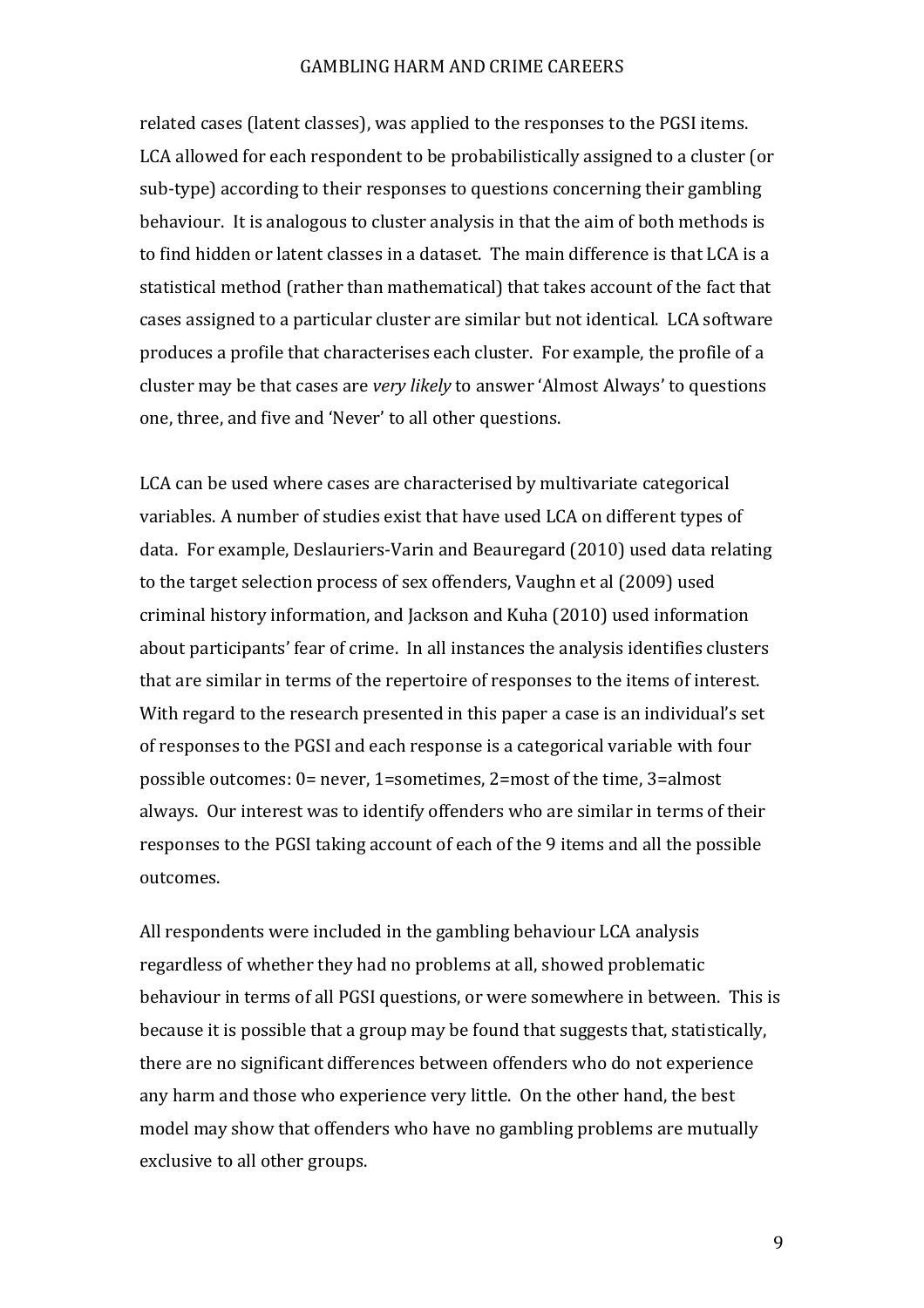'Don't know' responses were treated as missing and valid responses were treated as ordinal. A small proportion (6%) of respondents either did not answer or responded with 'don't know' on at least one of the nine PGSI questions. However, in order to maximise the information that was retrieved these cases were included in the analysis as Latent GOLD**®** provides valid estimates where there is missing data. Of the 1057 prisoners who completed the survey 1056 were included in the initial LCA analysis (only one prisoner responded 'Don't Know' to all questions).

In order to improve statistical analysis the English and Scottish PGSI responses were merged when undertaking LCA. The PGSI items were: Gone back to try to win money lost Bet more than could afford to lose Borrowed money or sold anything to get money to gamble Gambled and spent more to get the same amount of excitement Gambling has caused financial problems Felt that might have a problem with gambling People have criticized betting or told that have gambling problem whether think it is true or not Felt guilty about the way gamble or what happens when gambling Felt that gambling has caused health problems, including stress and anxiety Table 2 provides the correlation matrix for these variables.

(Insert Table 2 here: Correlation matrix for PGSI variables)

Criminal careers were analysed where respondents gave permission. Of the total (1057), 757 (72%) provided consent to access their offence data from the PNC database. LCA was applied to data on offending frequency and age to identify crime career clusters for this group, which then allowed the analysis to test for any significant relationships between crime careers and gambling harm.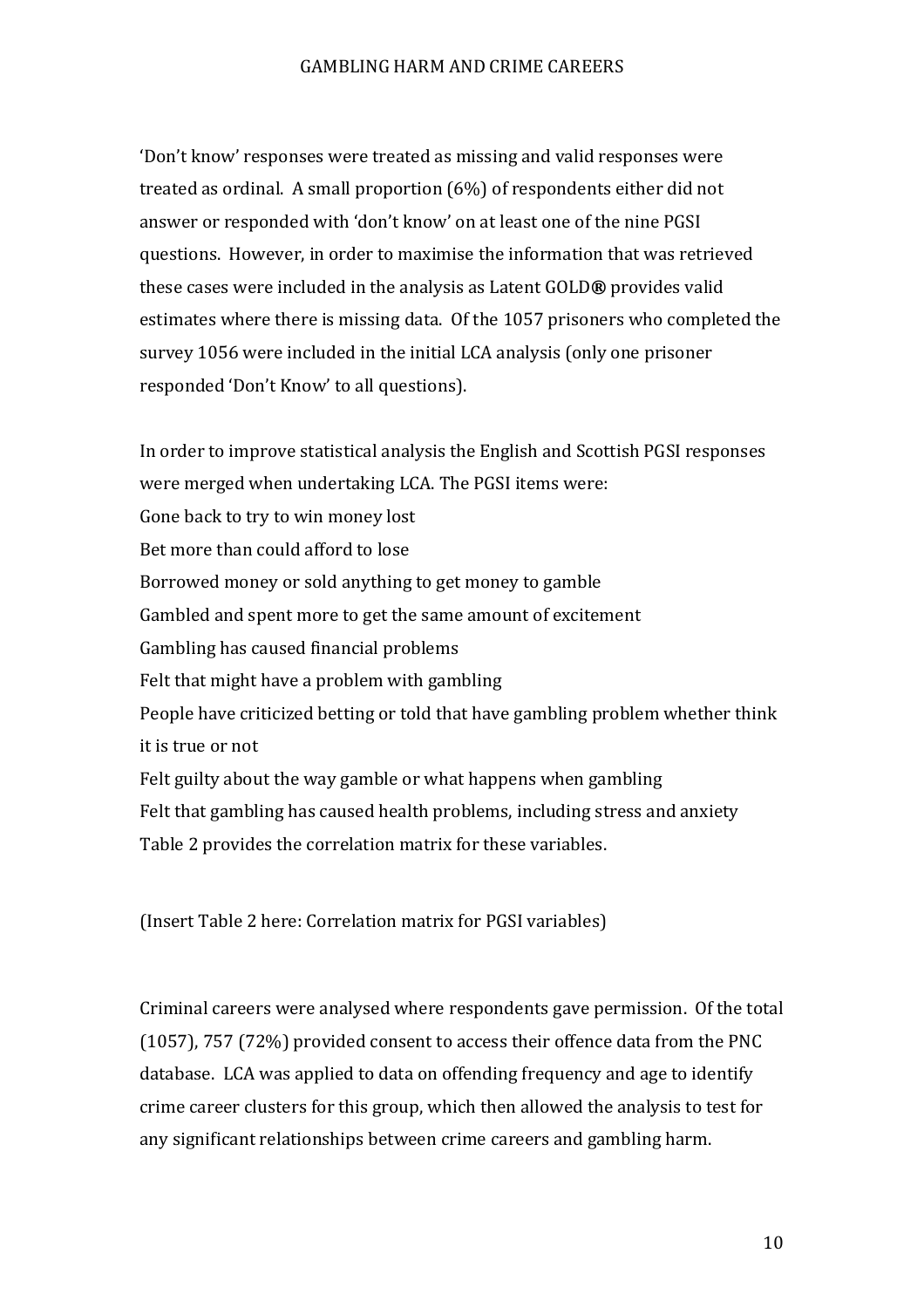#### **Results**

In line with previous studies, and in support of the first hypothesis, the overall prevalence of problem gambling in the prison sample as measured by the PGSI was significantly higher than that found in the general population for the same time period (12.1% compared with 0.7% (Wardle et al. 2011) see Table 3a). The second hypothesis, that if gambling and crime had a coincidental relationship gambling participation would be higher in a prison population, was not proved. The prevalence of gambling behaviour was significantly lower in this population; a larger percentage of prisoners have not gambled in the year prior to prison, compared with the national sample (42.7% v 26.9% p<.001). However, where prisoners did gamble, a significantly lower percentage gambled without problems (23.0% v 64.9% of the national population, p<.001). Differences in non- gambling and non-problem gambling levels between Scotland (33.3%, 29.0%) and England (51.5%, 17.4%) were also significant (p<.001) (see Table 3b). In England, overall a lower proportion of prisoners participated in gambling than in Scotland (48.5% v 66.7%), and in the Scottish sample a higher percentage appeared to gamble without problems (29% v 17.4%). There were no significant differences between the two countries for those who scored 3-7 and >8; with 10.4% (England) and 13.9% (Scotland) reaching the PGSI problem gambling threshold.

(Insert Table 3a here: Problem Gambling Severity Index Scores for Prisoners in Scotland and England Compared with UK Population 2010)

(Insert Table 3b here: Problem Gambling Severity Index Scores for Prisoners in Scotland compared with prisoners in England)

PGSI scores were also analysed in relation to age, sex and ethnicity. No significant association was found between age or ethnicity and gambling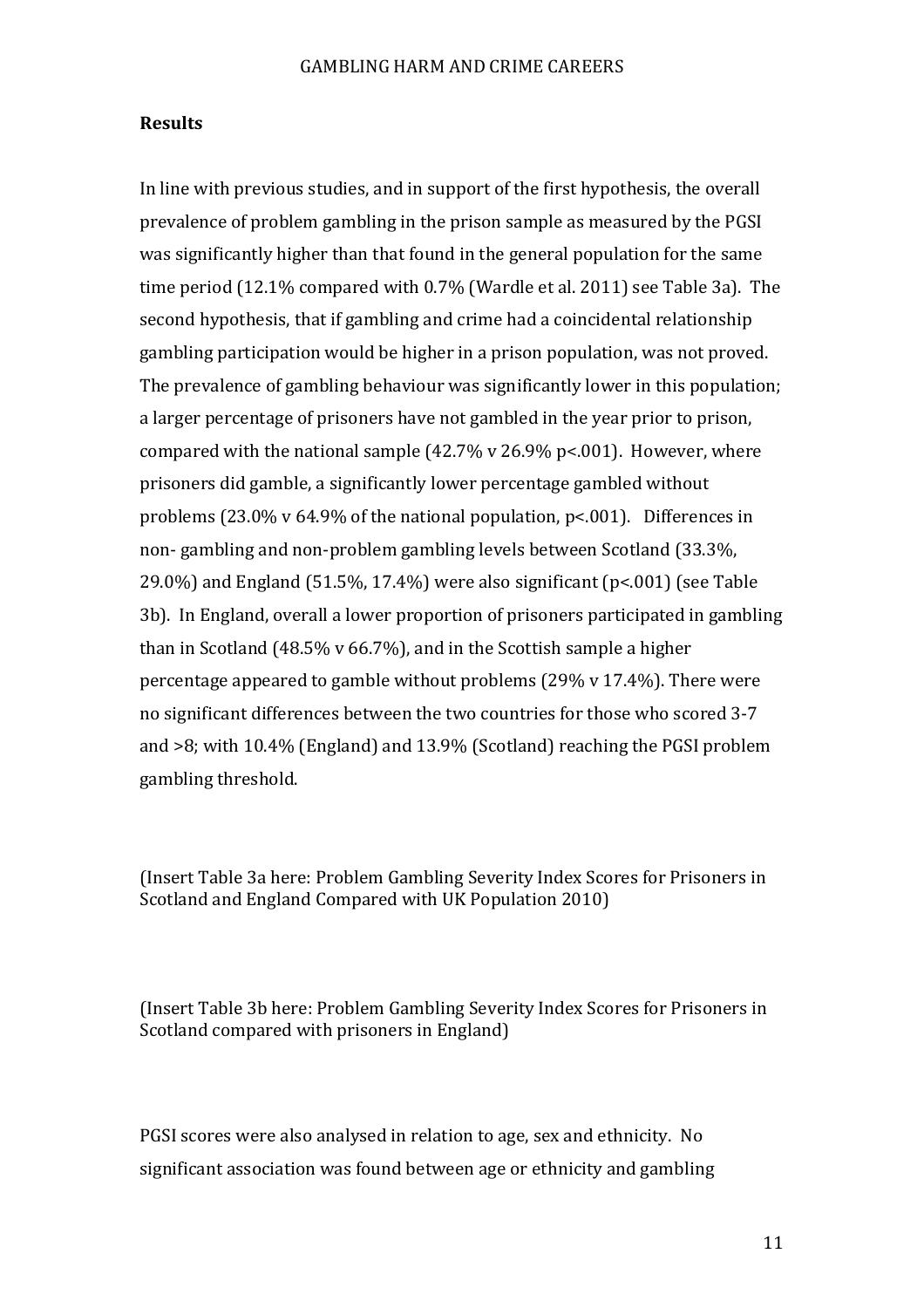behaviour in either country sample. There were significant sex differences, however, with female offenders 1.6 times less likely to gamble than their male counterparts (*p=0.001*).

### *Latent Class Analysis Gambling Behaviour Clusters*

Six latent class clusters emerged within this combined English/Scottish prison's data set. The six clusters found through the LCA are outlined below and the elements on which they clustered are depicted in Figure 1:

# Cluster 1 – Abstainers/ non-problem gamblers (N=750)

This was the largest cluster comprising 71.0% of the total sample. The majority of members of this group claimed not to have gambled in the 12 months prior to entry to prison (N=692). Members of this group that did gamble (N=58) were very unlikely to agree that they experienced behaviours associated with problem gambling such as chasing losses and borrowing money to gamble or that they experienced any adverse consequences, such as feeling guilty or associated health problems.

Cluster 2 – Occasional excitement chasers, claiming to be rarely affected  $(N=111)$ The second largest group, 10.5% of the sample, clustered into what could be described as 'occasional excitement chasers'. Individuals in this group agreed they occasionally spent more to get the same feeling of excitement and chased the losses they made as a result of gambling. In addition, they sometimes gambled when they could not afford to. However, they did not borrow money to fund their gambling and they were not likely to be affected by other adverse consequences of their gambling as measured by the PGSI. By way of comparison with the more standard screening measures, members of this group scored as low risk (N=51) or medium risk (N=58) on the PGSI (see Table 3).

Cluster 3 – Occasional loss chasers agreeing they were sometimes affected by adverse consequences N=98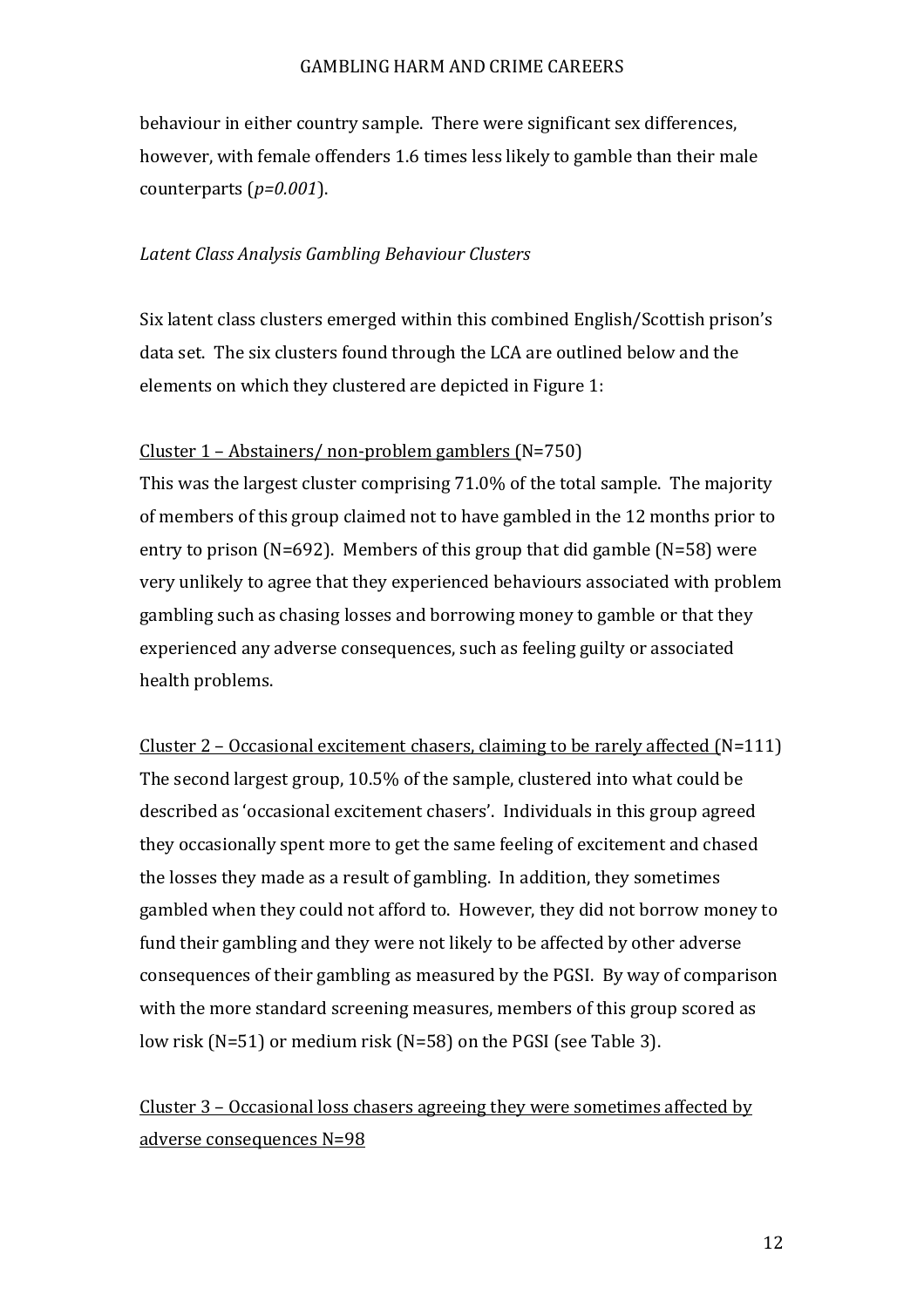A slightly smaller group (9.3% of the total) admitted to chasing losses more frequently than cluster two and gambled when they could not afford to on a more frequent basis than cluster two. They were not very likely to borrow money for gambling. If they were affected by the adverse consequences of their gambling they agreed this was only occasionally. However, under the PGSI screen, 55 of this group met the threshold for problem gambling and 43 for medium risk.

# Cluster 4 – Occasional loss-chasers more seriously affected by adverse consequences (N=52)

All members of cluster four met the PGSI problem gambling threshold and comprised 5% of the total sample. In the LCA they were characterised by their occasional loss chasing and experience of higher-level effects as a consequence of their gambling behaviour. Individuals in this cluster were very similar to cluster three in terms of the frequency with which they displayed loss-chasing behaviour. However, they were all likely to be affected at least sometimes by the adverse consequences of gambling. Most agreed they had a problem with gambling and were frequently criticised for it.

# Cluster 5 – Unassertive gamblers (N=24)

2.2% met the criteria for either low (N=9) or moderate risk (N=15) on the PGSI who might be described as 'unassertive gamblers'. Members of this group rarely, if ever, chased losses nor did they pursue excitement and appeared to gamble with few problems. However, they were more likely to be occasionally criticised and to occasionally feel guilty about their gambling behaviour.

# Cluster 6 – Frequent loss chasers seriously affected by adverse consequences (N=21)

2% of the sample were frequent loss chasers who were also likely to experience all the adverse consequences of excessive gambling. All members of this group met the PGSI problem gambling threshold.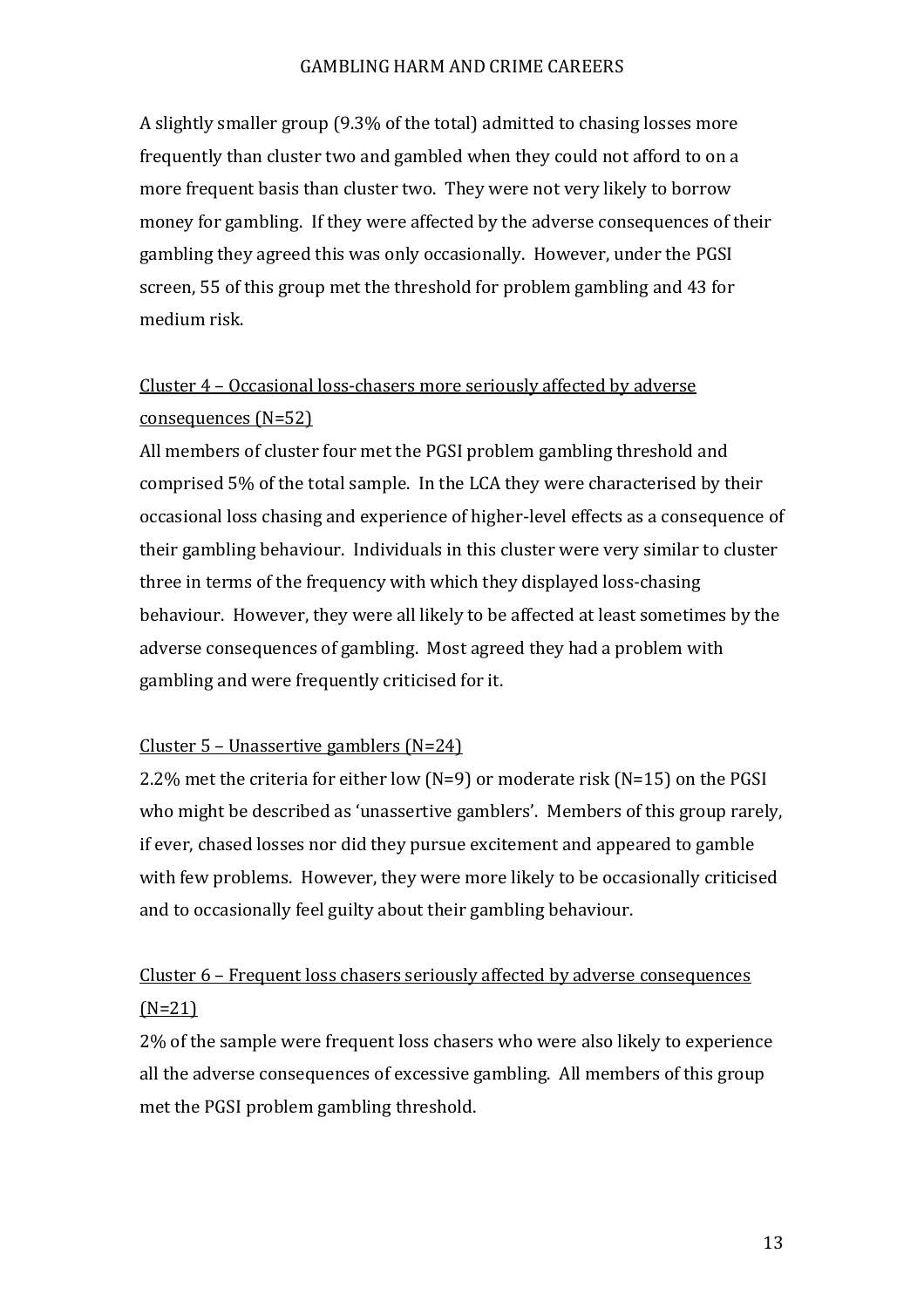Figure 1 provides a graphical summary of the clusters. Higher scores on the Yaxis represent greater frequency with which the behaviours/consequences are experienced as measured by the PGSI (X-axis). Responses to each item are on a 4-point Likert scale and the location of each marker for each cluster represents the average Likert scale score for that item. For ease of interpretation the X-axis contains the qualitative labels for the Likert scale.

(Insert Figure 1 here: Problem Gambling Severity Index (PGSI) Latent Classes)

Thus, approximately one third of the total (29.0%) agreed they were experiencing some harms associated with their gambling ranging from infrequent to severe. Three of the LCA groups were distinguished by their loss chasing behaviour; a quarter of the total sample (24.7%) fell into one of these groups (see Table 4). For the majority of these, harmful consequences of their loss chasing appeared to be less frequent. A group of 'higher level' occasional loss chasers (4.9%) were likely to be more negatively affected by their gambling behaviour with 2% of the total sample being those endorsing *all* PGSI items as 'most of the time' or 'almost always' (see Table 4).

(Insert Table 4 here: Gambling behaviour types derived from Latent Class Analysis)

Table 4 also provides an insight into the type of offending behaviour that led to imprisonment for the offenders in each group. The crime types that most commonly led to imprisonment are listed. Whilst numbers are small it is of note that the most seriously affected gamblers are the only ones to include fraud and forgery amongst their offences and to not include violent offences in their criminal careers.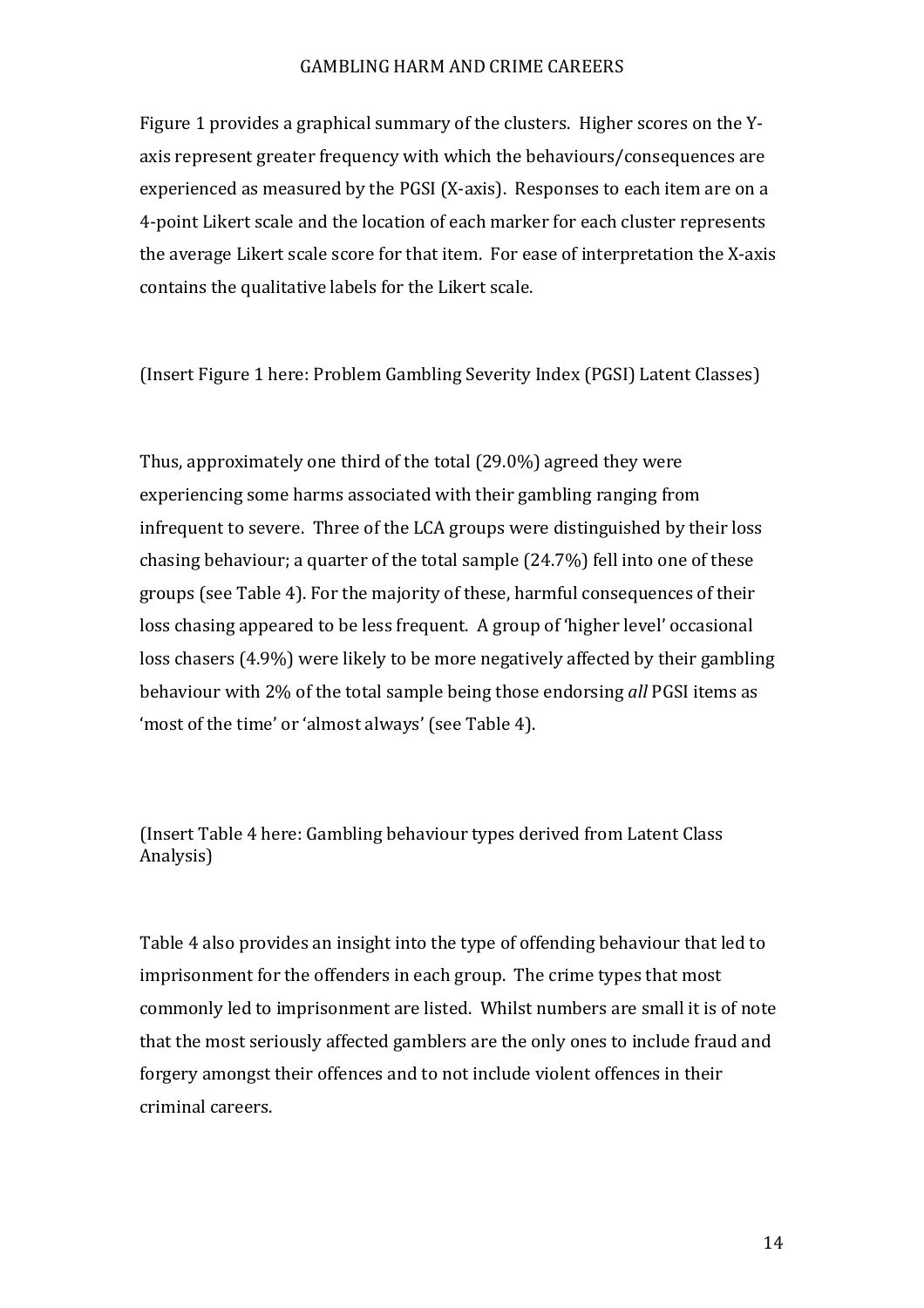This model offers a more heterogeneous picture than that given when the PGSI global risk categories are used (see Table 5). Of particular interest is the distribution of the 'problem gambler' group across the different LCA sub-types. Under the PGSI scoring, problem gamblers included 12.4% (N=128) of the sample. 16% of these (2% of the total sample, N=21) agreed they experienced the most severe consequences of their gambling behaviour across a range of items measuring impaired control, financial harm, health problems, selfidentifying as problem gamblers and reporting high levels of criticism from others. 41% of prisoners scoring as problem gamblers on the PGSI (N=52) cluster as occasional loss chasers who are likely to be affected, at least sometimes, by the adverse consequences of gambling. This cluster (cluster 4) also self identify as problem gamblers but the motivation of excitement appears less likely for this group. The remaining 43% of PGSI problem gamblers (5% of the total, N=55) join cluster three as occasional loss chasers who are statistically less likely to report negative effects. At the other end of the scale PGSI 'low risk' gamblers appear to either gamble without any negative effect (N=58) or agree they occasionally chase losses but do not seem to experience the harms associated with loss chasing apparent in other clusters. The majority of PGSI 'medium risk' gamblers also agree they are occasional loss chasers who report experiencing negative effects infrequently or sometimes (see Clusters 2 and 3 above).

(Insert Table 5 here): Comparison of PGSI categories to Latent Gambling Sub-Types

# *Gambling Behaviour Clusters and Criminal Careers*

LCA was applied to the offending histories of those who gave consent to PNC database access (N=757). Frequency of offending, length of criminal career, and age were included in the LCA. This enabled analysis of criminal career types and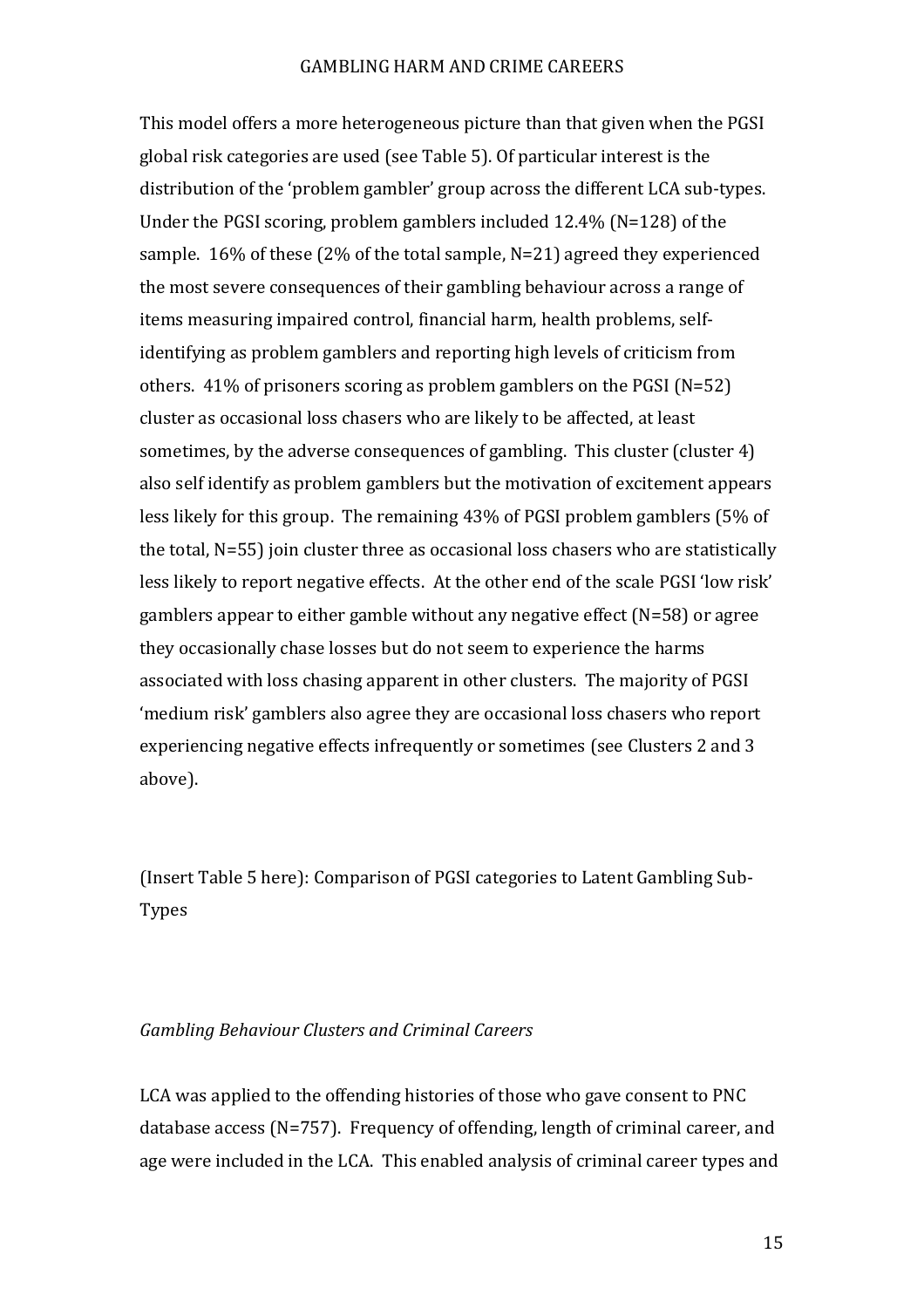testing for any statistical association between gambling behaviour and crime careers. Four criminal career clusters were identified that grouped respondents according to their probability of offending (offending rate) and time of offending (age of onset, age at offence). The clusters were: high rate offenders whose offending peaked in their mid-20's, medium rate offenders who continued to offend, offenders who continued to offend over time at a high rate and infrequent offenders who began offending in adulthood (see Figure 2).

(Insert Figure 2 here: Types of Offending Trajectories for the Prison Gambling Sample in England and Scotland (N=757))

A series of binary logistic regression models were fitted to analyse the relationship between gambling cluster and criminal career. Firstly, it should be noted that no association was found between the PGSI categories of low risk, medium risk and problem gambler with criminal career. Secondly, no association was found between severe gambling harm, as identified in our LCA model (clusters five and six) and criminal career. This part of the analysis confirmed that all types of offenders can experience severe gambling harm. However, a significant association was found between higher level loss chasing (cluster three) and high rate offending in criminal careers. High rate mid 20's peak offenders are 5.3 times more likely and high rate chronic persisters are 3.7 times more likely than others to be more frequent loss chasers who claim to be sometimes affected by the consequences of their gambling behaviour. 9.3% of the PNC sample fell into this group, over half of whom met the PGSI threshold for problem gambling.

## *Gambling Harm and Drug/Alcohol Use*

Several studies have found correlations between harmful gambling behaviour and substance use (Cowlishaw et. al. 2013) and also between problem gambling and being charged with drug offences (Laursen et al. 2015). To test whether substance use and gambling harm were co-symptomatic the relationship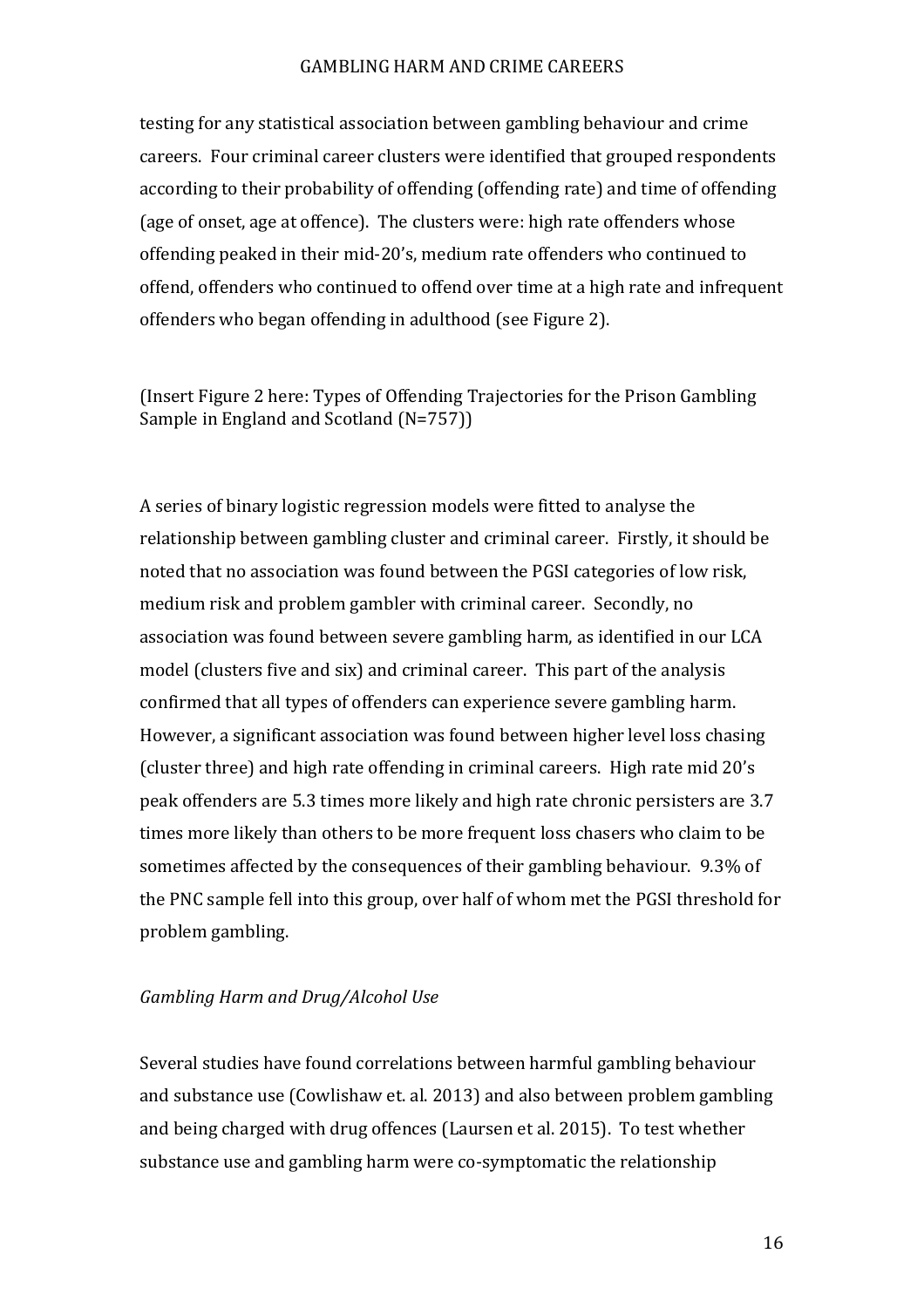between the gambling behaviour clusters and substance use in the total prisoner cohort was also analysed. Substance use was highly prevalent in this prison population and it was possible to create the substance use variable for two thirds of the total respondents who gave valid answers to both questions used for the 'Type of Drug User' variable (n= 697). A Pearson Chi-square test was carried out for all 697 respondents for whom we were able to create the complete data. This found no statistical association between the gambling behaviour sub-types and drug use in our sample (*p* .48) (Table 6).

A bias was noted in this subset, with an under-representation of non-gamblers and an over-representation of the three types of 'occasional loss chasers'. There was also an issue with small counts in some of the sub-categories in these data <sup>6</sup> owing to the counts in the smaller gambling groups – 'unassertive non-problem gamblers' and the 'problem gamblers' – in each of the drug using types. However, when a Chi-square test was carried out on the larger groups, excluding 'unassertive non-problem gamblers' and the 'problem gamblers', the associated *p value* was .88. We can therefore be confident in accepting the null hypothesis that gambling behaviour and drug and/or alcohol use are not co-symptomatic in this sample (see Table 6).

## (Insert Table 6 here: LCA Gambling Behaviour Clusters and Alcohol/Drug Use)

However, when we examine the types of substances that the prisoners have used within the past 12 months some interesting patterns emerge. The three occasional gambling groups are less likely to have abstained from alcohol and drug use compared to other groups. Furthermore, nearly two thirds of the problem gamblers have abstained from any type of substance use. And compared to all other groups except the unassertive gamblers, the problem gamblers are much less likely to have used suppressants and stimulants and none have used hallucigens and opiates. This suggests that problem gamblers

 $\overline{a}$ 

<sup>6</sup> At most 20% of the expected frequencies should be less than 5. When all the data are analysed about 30% (7) of the cells have *expected* frequencies that are less than 5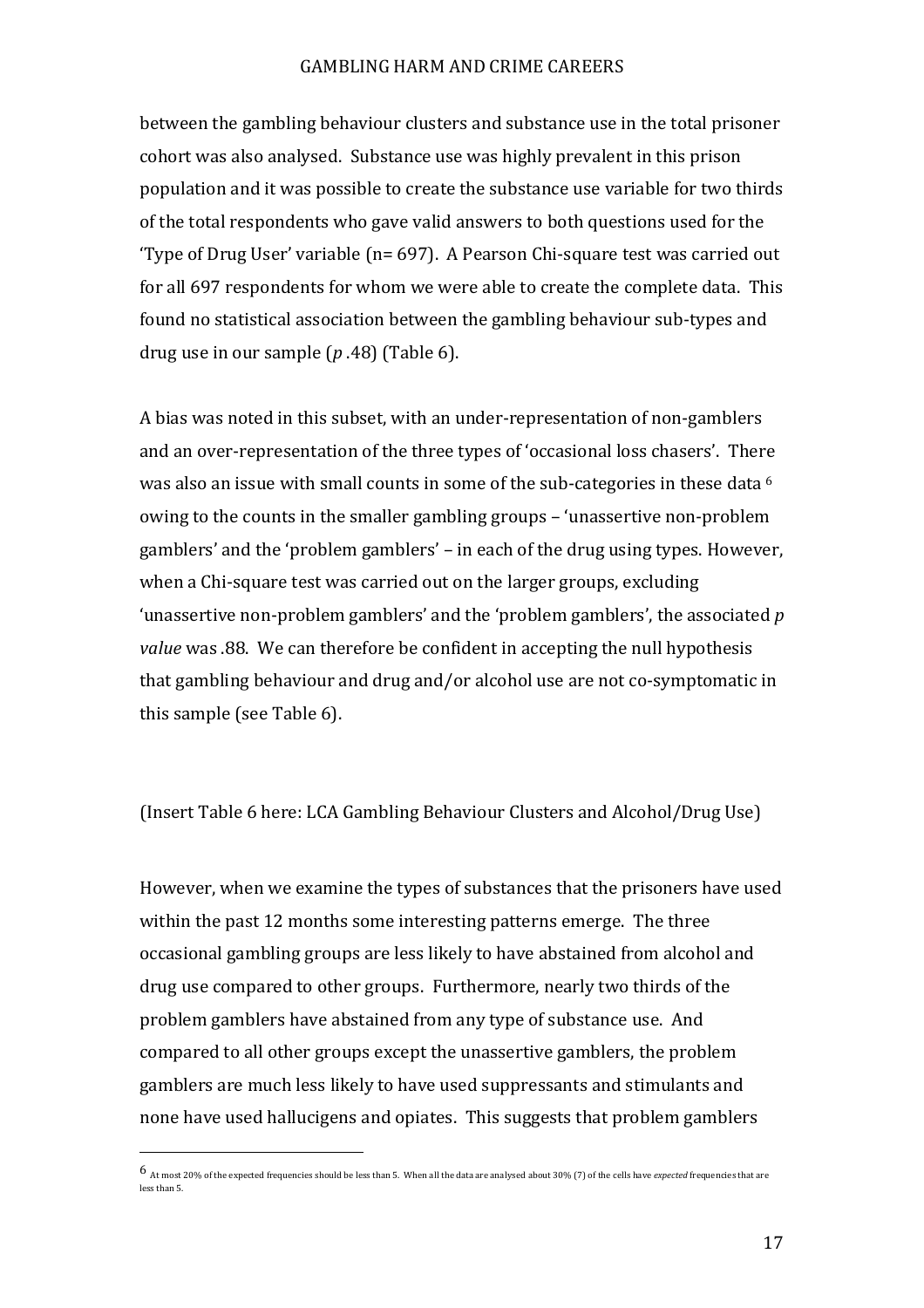get their needs met primarily from gambling and not from drugs or alcohol. This finding appears to contrast with the finding in Table 4 that the most common type of crime that led to imprisonment for the problem gamblers are drug offences. However, it is important to note that, firstly numbers of problem gamblers included in Table 4 are small and only four offenders received such convictions, and secondly these four convictions were all specifically for possession with intent to supply. It is possible that some of these offenders are suppliers, not users. It is clear nevertheless that further exploration into differences between types of gambler and their (poly)substance use would provide important insights into the nature, if indeed any exists, of the cosymptomatic relationship between substance use and gambling behaviour. To do so in this paper, though, would detract from our main focus.

(Insert Table 7 here: Prevalence of Drug Use in Last Year by Latent Gambling Group

## **Discussion**

Several links between gambling and crime have been previously proposed including; crime committed to fund gambling, the co-occurrence of addiction and associated criminal behaviour and the role of gambling as part of the social milieu of an illegal lifestyle (Campbell and Marshall 2007; author). The current analysis adopted criminal career theory (Soothill et al. 2009), which examines patterns of offending across the life-course, to test whether a 'co-symptomatic' relationship (Lahn and Grabosky, 2003) exists between different criminal careers and gambling behaviours. For example, is gambling harm associated with long-term chronic and persistent criminal careers or those that peak in adolescence and young adulthood? Data on gambling prevalence suggest that the latter would contain higher levels of problem gambling since younger age groups appear more vulnerable (Wardle et al. 2009). However, the application of criminal career analysis to this sample of prisoners reinforces that links between gambling and crime remain complex. Three findings are worthy of note; firstly, the study confirms that gambling harm continues to be significantly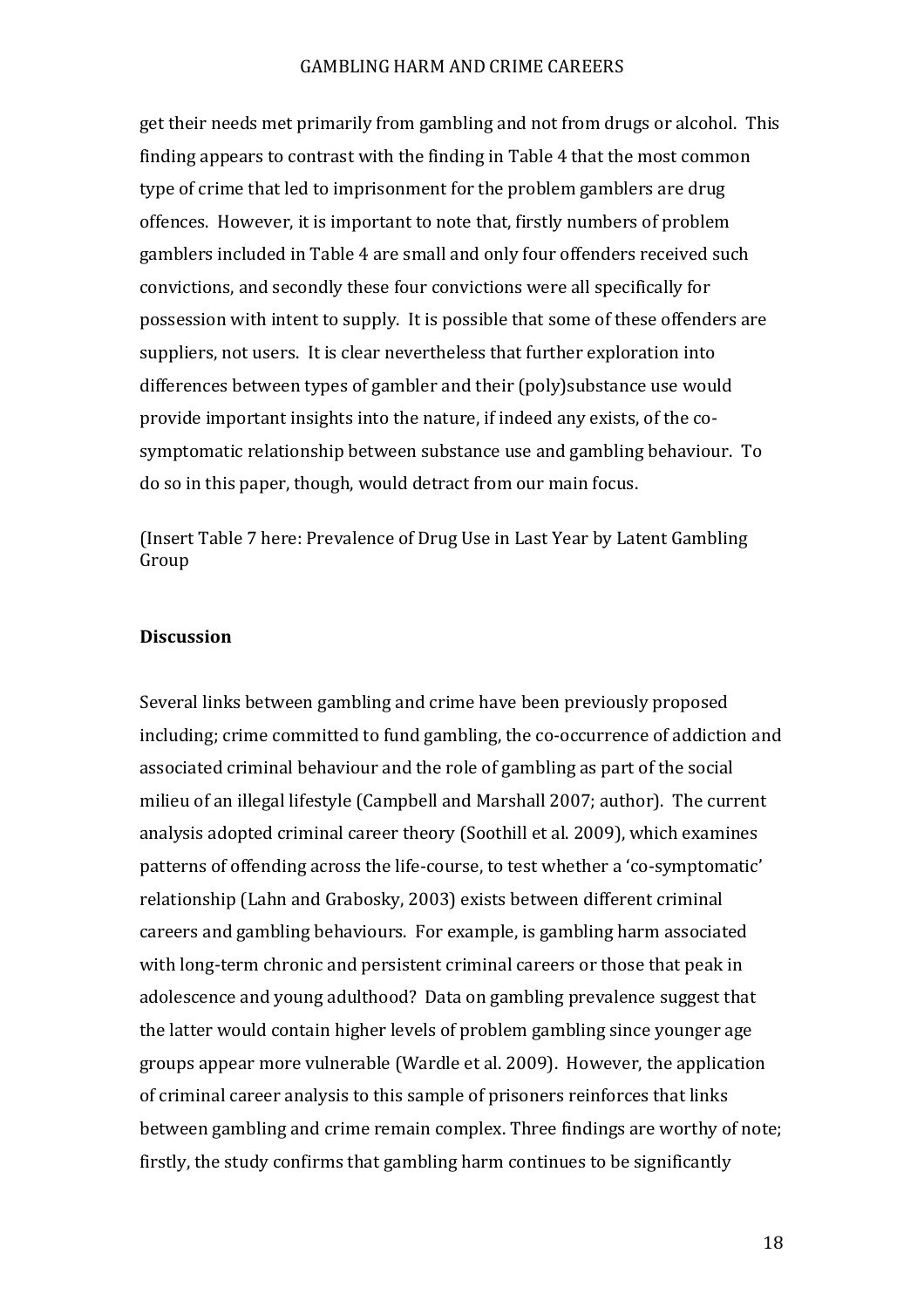higher in incarcerated populations than in the general population. Secondly, high rate offenders (both chronic offenders and those peaking in young adulthood) are also significantly more likely to be frequent loss chasers experiencing some level of harm as a consequence. Thirdly, those prisoners with the most severe problems with gambling feature across all types of criminal career.

Three sub-types, or pathways, of problem gambling that are not mutually exclusive were proposed by Blaszczynski and Nower (2002); behaviourally conditioned or 'otherwise normal' problem gamblers, 'anti-social' impulsivist problem gamblers and emotionally vulnerable problem gamblers (Blaszczynski and Nower 2002). Subsequent studies have aimed at finding empirical support for the pathways theory with some success (Turner et al. 2008; Milosevic and Ledgerwood 2010). Offending is de facto 'anti-social behaviour' and as such our whole sample might be said to be 'anti-social' to some degree. The 'antisocial impulsivist' problem gambler is characterized by early age onset of gambling and early entry into offences related to gambling, suggesting a further relationship to offending populations and thus also a prison population with repeated offences across their criminal career, unless some form of intervention curtails the behaviour. The finding of an association between high rate offenders whose criminal career begins from the age of 10, and more frequent loss chasing in this group would support the theory that these prisoners (9.3%) are on an 'antisocial impulsivist' pathway.

Emotionally vulnerable problem gamblers are notable for high levels of depression, anxiety and substance use in addition to their gambling behaviour. Given the repeated findings from research concerning the co-occurrence of substance use and crime (Chandler et al. 2009; UKDPC 2008) it may be anticipated that substance use would also be evident in the present sample. This was found to be the case with 65.9% of the total sample found to be daily, weekly or monthly drug and/or alcohol users, over half of whom had received help for their substance use. There is a growing literature on the co-occurrence of substance use and problem gambling. For example, a meta-review covering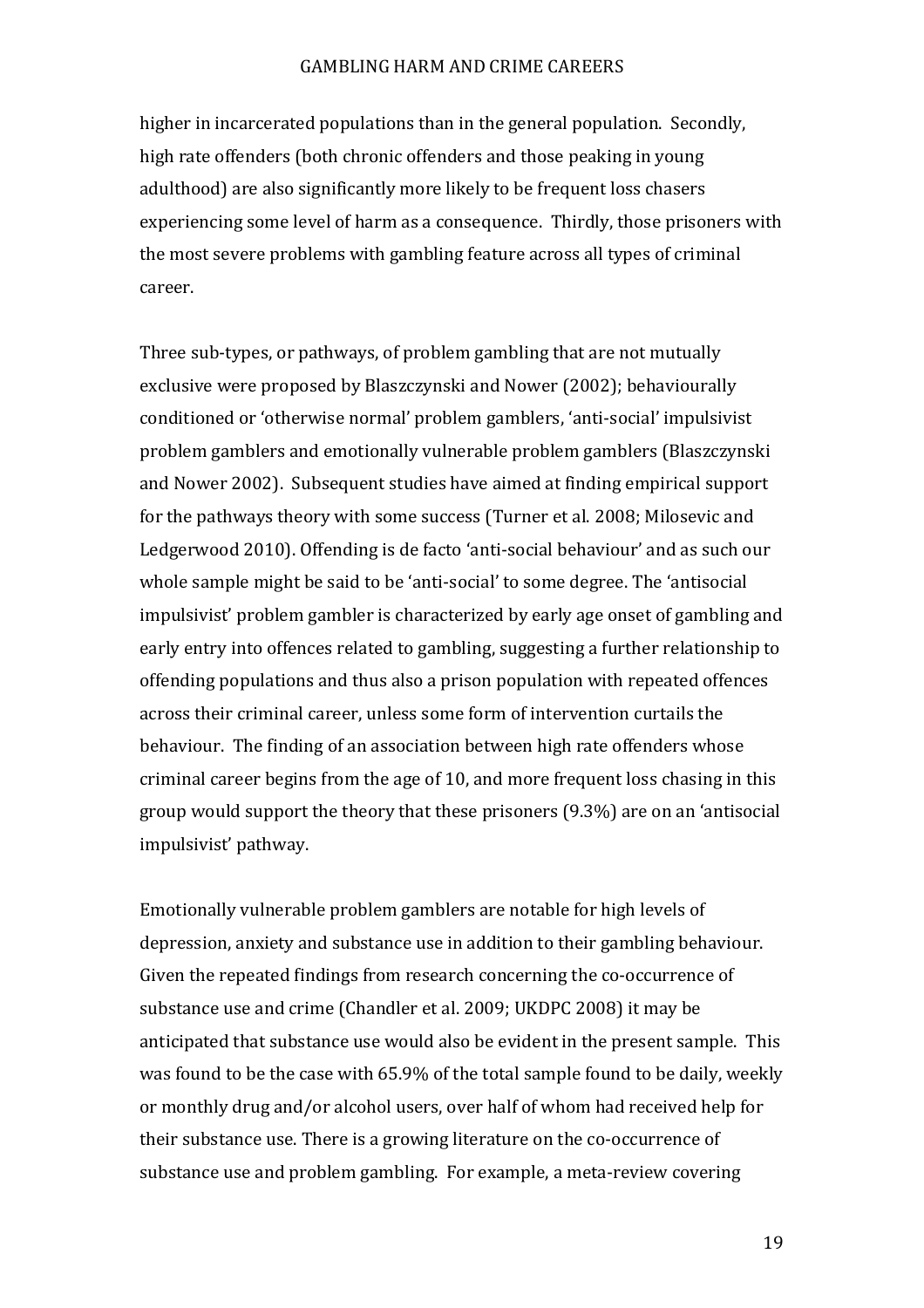studies between 1998-2010 found a mean prevalence rate for substance use comorbidity and problem gambling in general population studies of 57.5% (Lorains et al. 2011). In support of addiction theories of problem gambling, the most recent version (DSM-5 2013) classifies gambling disorder with substance use disorders as a behavioural addiction for the first time (DSM-5 2013). However, the present analysis could find no significant association between substance use and gambling behavior in this prison population. Whilst the majority of the sample met the substance use criteria, 68% of substance using prisoners either did not gamble or gambled without experiencing problems, with the remaining 32% experiencing some negative effects from their gambling compared with 29% across the whole sample

Rather than attributing links between gambling and crime to specific crimes such as fraud, theft and financial crimes, this data is suggestive of a potential 'cosymptomatic' connection between gambling and crime, in supporting the theory that both may be connected by impulse control. Gambling has long been associated with a heightened need for excitement, or 'action' seeking (Lesieur 2001; Laub and Sampson 2003) and impulsivity (Blaszczynski and Nower 2002; Grant and Potenza 2012). Up until 2013 pathological gambling was defined as an impulse control disorder (APA 1994). Similarly, criminal behaviour has been associated with impulse control disorders (Farrington 1995; Gottfredson and Hirschi 1990; Grant and Potenza, 2012). Blaszczynski and Nower's (2002) pathways model of gambling acknowledges heterogeneity and the inadequacy of any single theoretical explanation. The present study did not test directly for impulsivity but within the PGSI three items might be associated with impaired control: going back to try to win money lost (loss-chasing), betting more than one could afford to lose and gambling more to get the same amount of excitement. The latent cluster analysis supports the prevalence of loss chasing and/or 'excitement chasing', and thus impaired control, as a defining feature for 92% of those who experience *any* adverse consequences at lower or higher levels (Clusters 2, 3, 4 and 6 above). Further research on the relationship between gambling and crime careers and impulsivity would be required to test this hypothesis.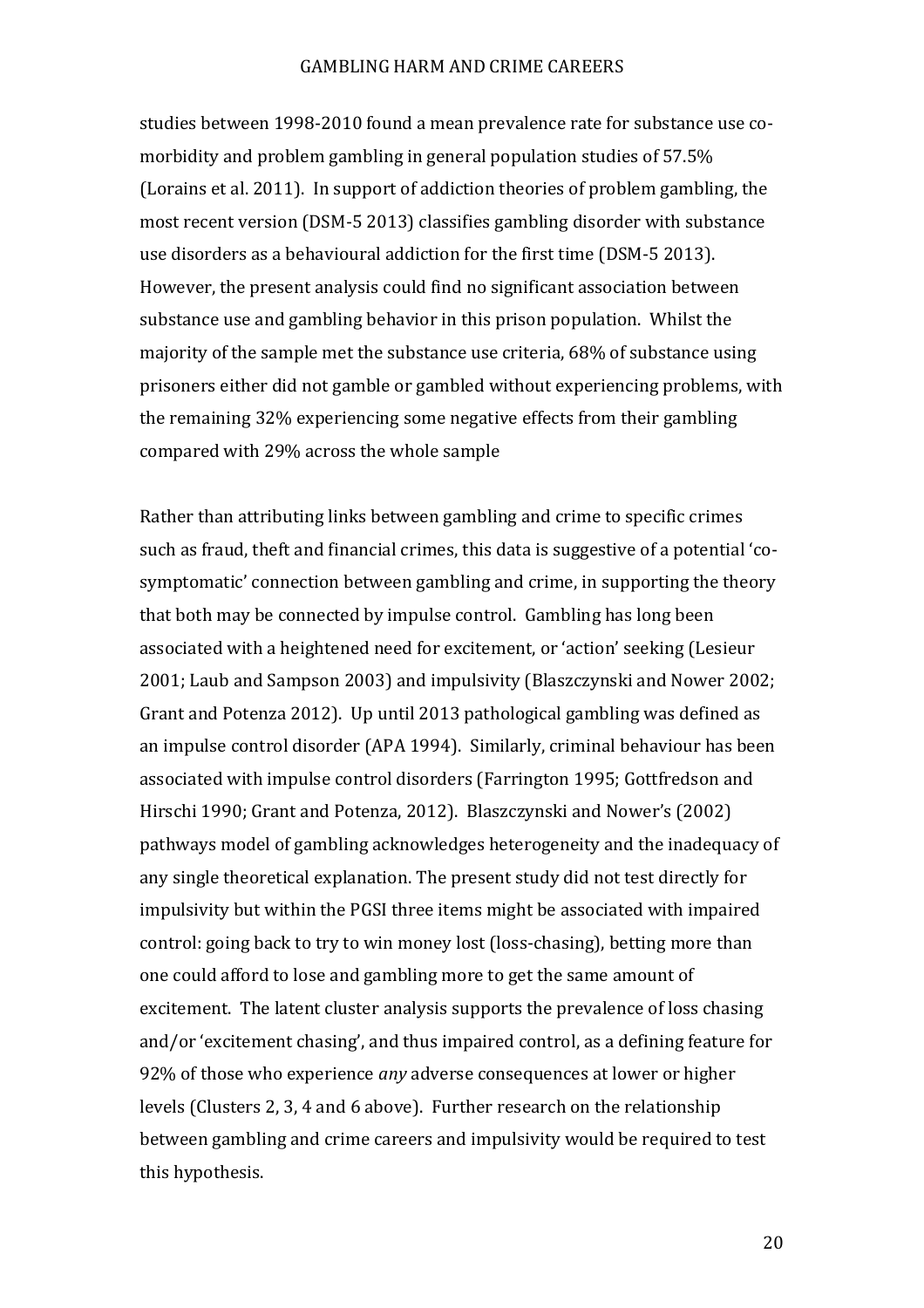Findings regarding gambling behavior and consequences in this study have implications for treatment options in prison. The treatment literature in relation to gambling behaviour sub-types is equivocal. For example, Nower and Blaszcynski (2005) propose that youth impulsivist pathway gamblers are more resistant to treatment, whilst Ledgerwood and Petry (2012) found that subtyping did not predict treatment outcomes. Given that 43% of PGSI problem gamblers in the present study were defined almost entirely by their level of loss chasing this could offer some explanation: if they are 'impulsivist pathway gamblers' and if it is perceived that adverse consequences rarely ensue from this behaviour the motivation to engage with treatment interventions will be reduced. Gamblers in these groups may be unlikely to self-identify as having a problem with gambling at all. Furthermore, motivation to engage with treatment is a complex issue in prison settings in that prisoners may be reluctant to admit to undiagnosed problems that might impact on their release dates. The occasional loss chasers, who comprise the majority (68.1%) of gamblers in our sample, may be appropriate targets for interventions that raise awareness of the harm potential of gambling. Education and treatment interventions could recognise high rate offenders as a vulnerable group to target for gambling harm prevention. Interventions that focus on impulse control as co-symptomatic, combining offending and gambling impulses, may prove beneficial with this group.

Limitations should be noted. Data on gambling careers was reliant on prisoners consenting to access the UK Police National Computer and submitting fully completed responses to the PGSI. Only 41.3% o (437) of the total sample met both criteria which means that statistical analysis of the smaller sub-groups should be treated with caution. Although it is a well validated and supported measure there are also ongoing debates about the cut off points for the PGSI (Stone et al 2015) and follow up for false positives and false negative scores were not part of the present study.

### **Conclusion**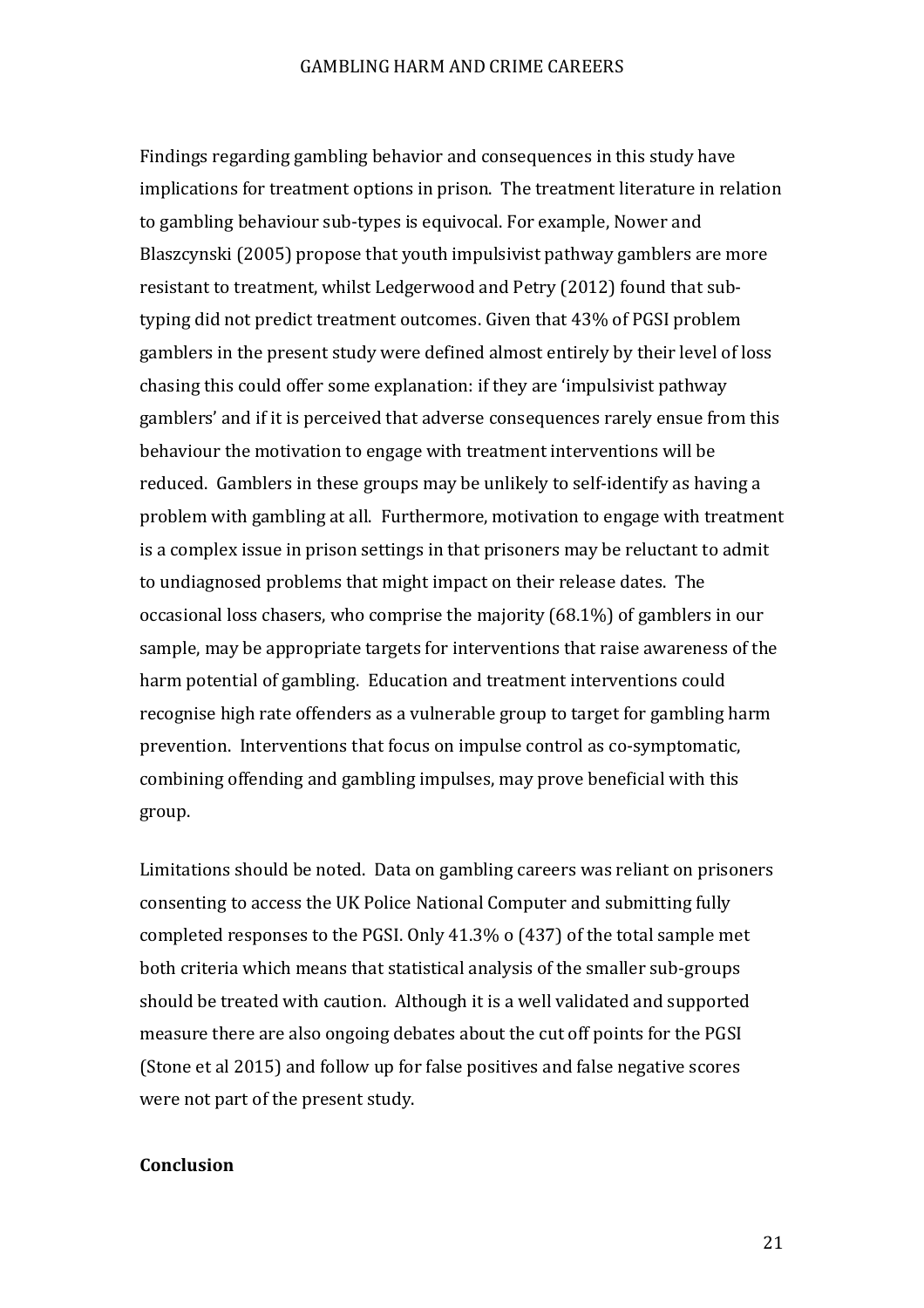This research confirms international findings of significantly higher levels of problem gambling in offending populations compared to general population prevalence. We propose a more nuanced understanding of gambling harm can be gained through latent class analysis. Six different clusters emerged, three distinguished primarily by levels of loss chasing behaviour and its consequences. Furthermore, analysis of the offending trajectories of prisoners finds that gambling behaviour and crime may be indirectly connected through impulse control, particularly in relation to high rate offending crime careers. Gambling education and awareness programmes should aim to prevent future gambling harm for the lower level affected loss chasers, comprising approximately one fifth of those in the prison population in the UK, amounting to over 18,000 prisoners at current incarceration rates (Ministry of Justice, 2015; Scottish Prison Service 2015). Many of these prisoners are unlikely to recognise that they may be negatively impacted by their gambling behaviour. High level affected loss chasers and serious problem gamblers who score highly on most elements of the PGSI (clusters 4 (4.9%) and 6 (1.9%) amounting to 6.8% of the total) are likely to need more intensive therapeutic interventions. This would mean approximately 6000 prisoners require urgent targeted help aimed at reducing both the frequency of gambling behaviour and the serious harms they agree they are experiencing.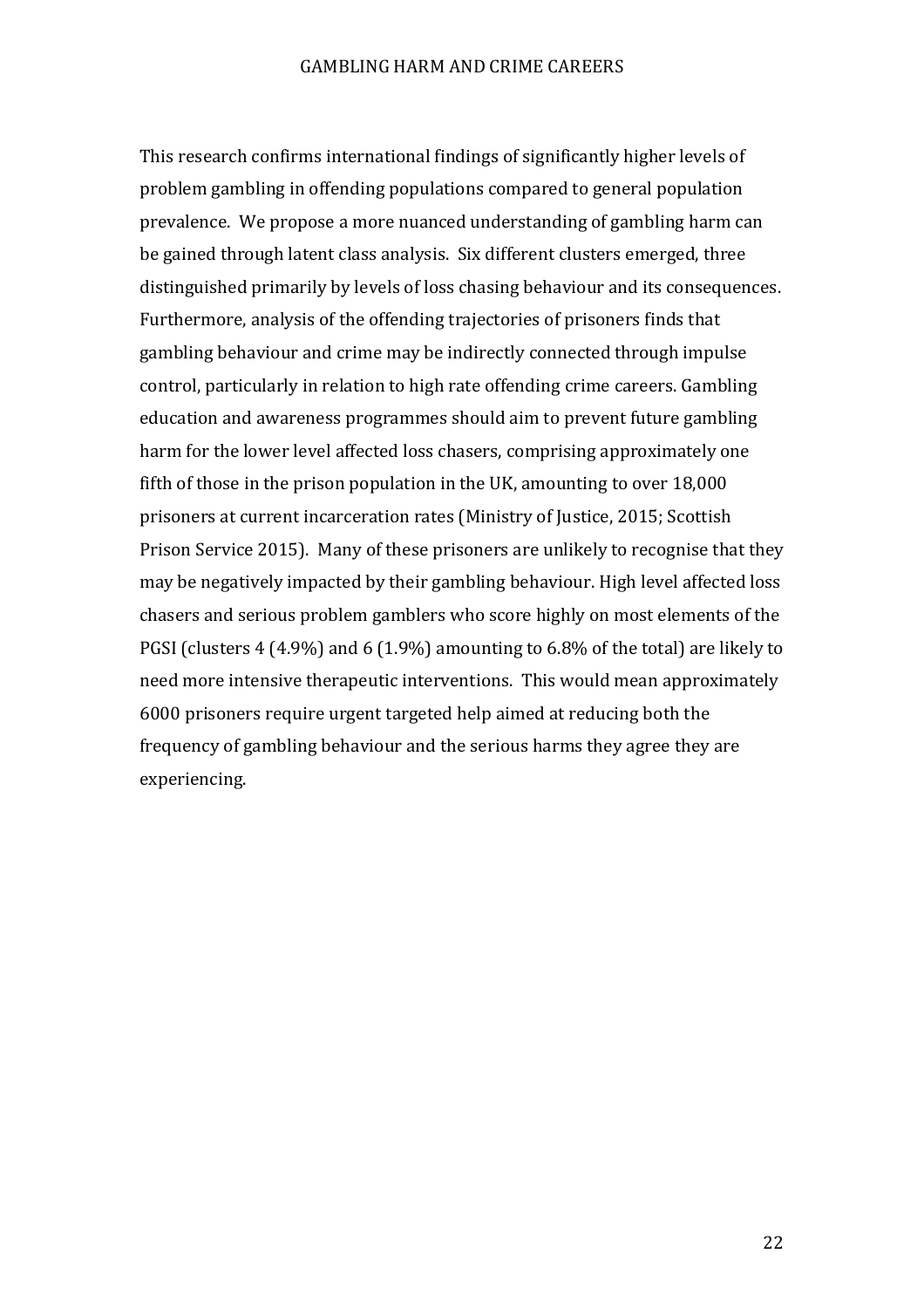## References

- American Psychiatric Association. (1994). *Diagnostic and Statistical Manual of Mental Disorders*, 4th Edn. Washington, DC: American Psychiatric Association.
- American Psychiatric Association. (2013). *Diagnostic and Statistical Manual of Mental Disorders, Fifth Edition (DSM-5®)*. Arlington: American Psychiatric Publishing.
- Arthur, J., Williams, R., Belanger, Y. (2014). The Relationship between Legal Gambling and Crime in Alberta. *Canadian Journal of Criminology and Criminal Justice*, 56 (1), 49-84. doi 10.3138/cjccj.2012.E51
- Blaszczynski, A. and Nower, L. (2002). A pathways model of problem and pathological gambling. *Addiction*, 97, 487-499. doi 10.1046/j.1360- 0443.2002.00015.x.
- Bellringer, M., Abbott, M., Coombes, R., Brown, R., McKenna, B., Dyall, L. and Rossen, F. (2009). *Problem Gambling: Formative Investigation of the Links Between Gambling (Including Problem Gambling) and Crime in New Zealand.* Wellington, New Zealand: Ministry of Health.
- Ben-Tovim, D., Esterman, A., Tolchard, B., & Battersby, M. W. (2001). *The Victorian Gambling Screen: Project report*. Melbourne: Victorian Research Panel.
- Blumstein, A. and Cohen, J. (1979). Estimation of Individual Crime Rates from Arrest Records. *Journal of Criminal Law and Criminology*, 28, 509-531.
- Chandler, R.K., Fletcher, B.W., Volkow, N.D. (2009). Treating Drug Abuse and Addiction in the Criminal Justice System, Improving Public Health and Safety. *JAMA,* 301,183-190. doi:10.1001/jama.2008.976
- Cuadrado, M. and Lieberman, L. (2012). Use of a short gambling screen with an arrestee population: a feasibility study. *Journal of Gambling Studies*, 28, 193–205. doi 10.1007/s10899-011-9253-1.
- Currie, S., Hodgins, D., Casey, D. (2012). Validity of the Problem Gambling Severity Index Interpretive Categories, *Journal of Gambling Studies*, published Online. doi 10.1007/s10899-012-9300-6.
- [Deslauriers-Varin N](http://www.ncbi.nlm.nih.gov/pubmed?term=Deslauriers-Varin%20N%5BAuthor%5D&cauthor=true&cauthor_uid=20713749) and [Beauregard E.](http://www.ncbi.nlm.nih.gov/pubmed?term=Beauregard%20E%5BAuthor%5D&cauthor=true&cauthor_uid=20713749) (2010). Victims' routine activities and sex offenders' target selection scripts: a latent class analysis. *[Sex Abuse.](http://www.ncbi.nlm.nih.gov/pubmed/20713749)* 22 (3), 315-42. doi 10.1177/1079063210375975
- Farrington, D. (1995). The development of offending and antisocial behaviour from childhood: Key findings from the Cambridge study in delinquent development. *Journal of Child Psychology and Psychiatry*, 36, 1–35. doi 10.1111/j.1469-7610.1995. tb01342.x.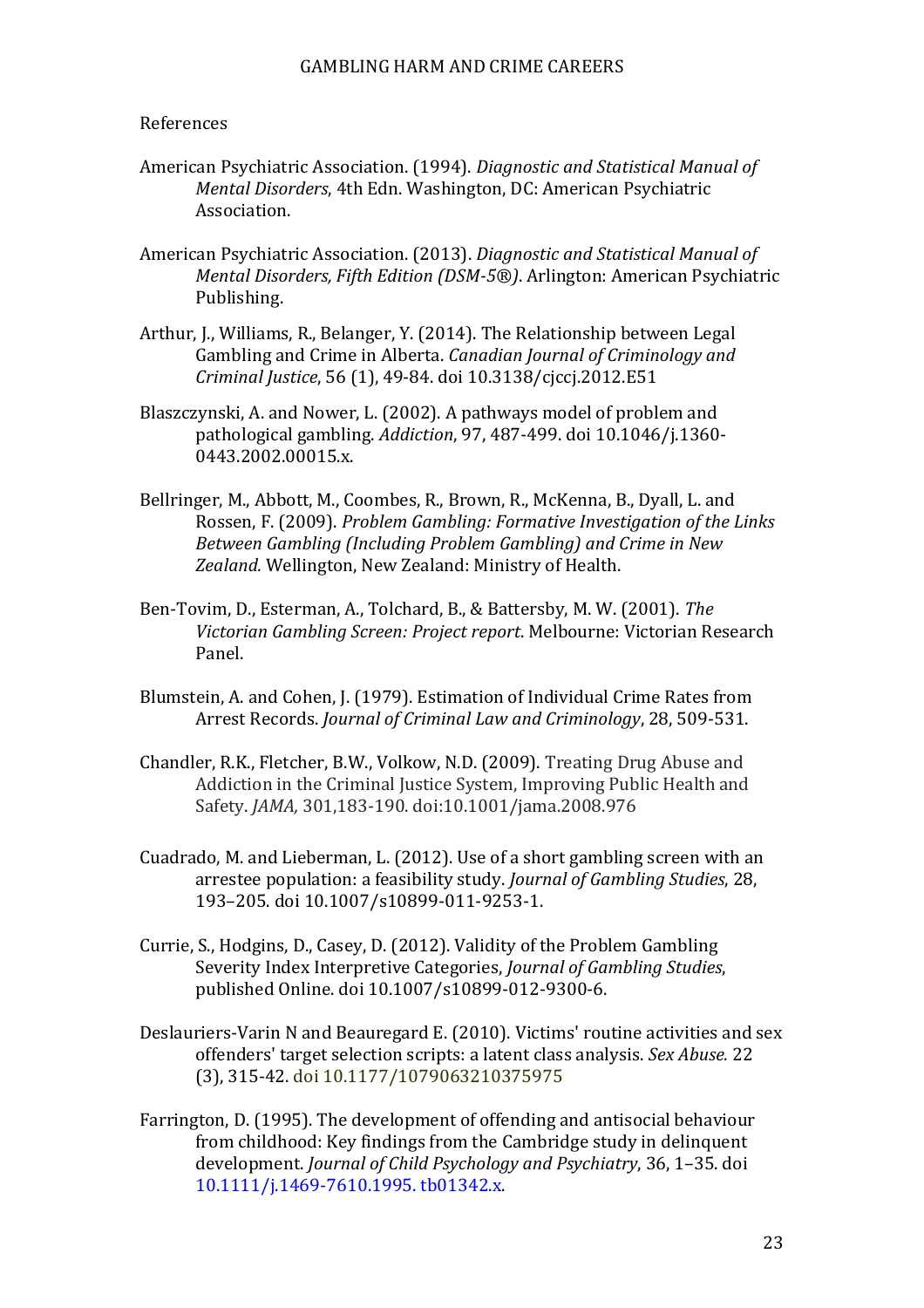- Ferris, J. & Wynne, H. (2001). *The Canadian Problem Gambling Index: Final Report*. Canadian Centre on Substance Abuse (CCSA).
- Gottfredson, M., & Hirschi, T. (1990). *A general theory of crime.* Stanford, CA: Stanford University Press.
- Grant, J. and Potenza, M. (2012). *The Oxford Handbook of Impulse Control Disorders*. Oxford Handbooks Online. DOI:10.1093/oxfordhb/9780195389715.001.0001
- Jackson, J., and Kuha, J. (2014). Worry about crime in a cross-national context: a model-supported method of measurement using the European social survey *Survey Research Methods***.** eprints.lse.ac.uk. ISSN 1864-3361.
- Korn, D.A. and Shaffer, H.J. (1999). Gambling and the Health of the Public: Adopting a Public Health Perspective. *Journal of Gambling Studies*, 15, 289-365.<http://link.springer.com/article/10.1023/A:1023005115932>
- Lahn, J. and Grabosky, P. (2003). *Gambling and Clients of ACT Corrections: Final Report*. Canberra, Australian Capital Territory: Centre for Gambling Research, Regulatory Institutions Network, Australian National University.
- Laursen, B., Plauborg, R., Ekholm, O., Larsen, C., Juel, K. (2015). Problem Gambling Associated with Violent and Criminal Behaviour: A Danish Population-Based Survey and Register Study. *Journal of Gambling Studies*, 32 (1), 25-34. doi: 10.1007/s10899-015-9536-z
- Ledgerwood, D. M. & Petry, N. M. (2010). Subtyping pathological gamblers based on impulsivity, depression, and anxiety. *Psychology of Addictive Behaviors*, 24, 680-688. DOI: [10.1037/a0019906.](http://psycnet.apa.org/doi/10.1037/a0019906)
- Lesieur, H. R. (2001). Cluster analysis of types of inpatient pathological gamblers. Dissertation Abstracts International: Section B: The Sciences and Engineering, 62(4-B), 2065. URL: [http://psycnet.apa.org/psycinfo/2001-](http://psycnet.apa.org/psycinfo/2001-95020-137) [95020-137.](http://psycnet.apa.org/psycinfo/2001-95020-137)
- Lesieur, H. and Blume, S. (1987). The South Oaks Gambling Screen (SOGS): a new instrument for the identification of pathological gamblers. *American Journal of Psychiatry*, *144*, 1184–8. [http://ajp.psychiatryonline.org/Issue.aspx?issueID=3470&direction=P&j](http://ajp.psychiatryonline.org/Issue.aspx?issueID=3470&direction=P&journalID=13) ournalID=13.
- Lorains, F.K., Cowlishaw, S., & Thomas, S.A. (2011). Prevalence of comorbid disorders in problem and pathological gambling: systematic review and meta-analysis of population surveys. *Addiction*, 106, 490–498. doi:10.1111/j.1360-0443.2010.03300.x.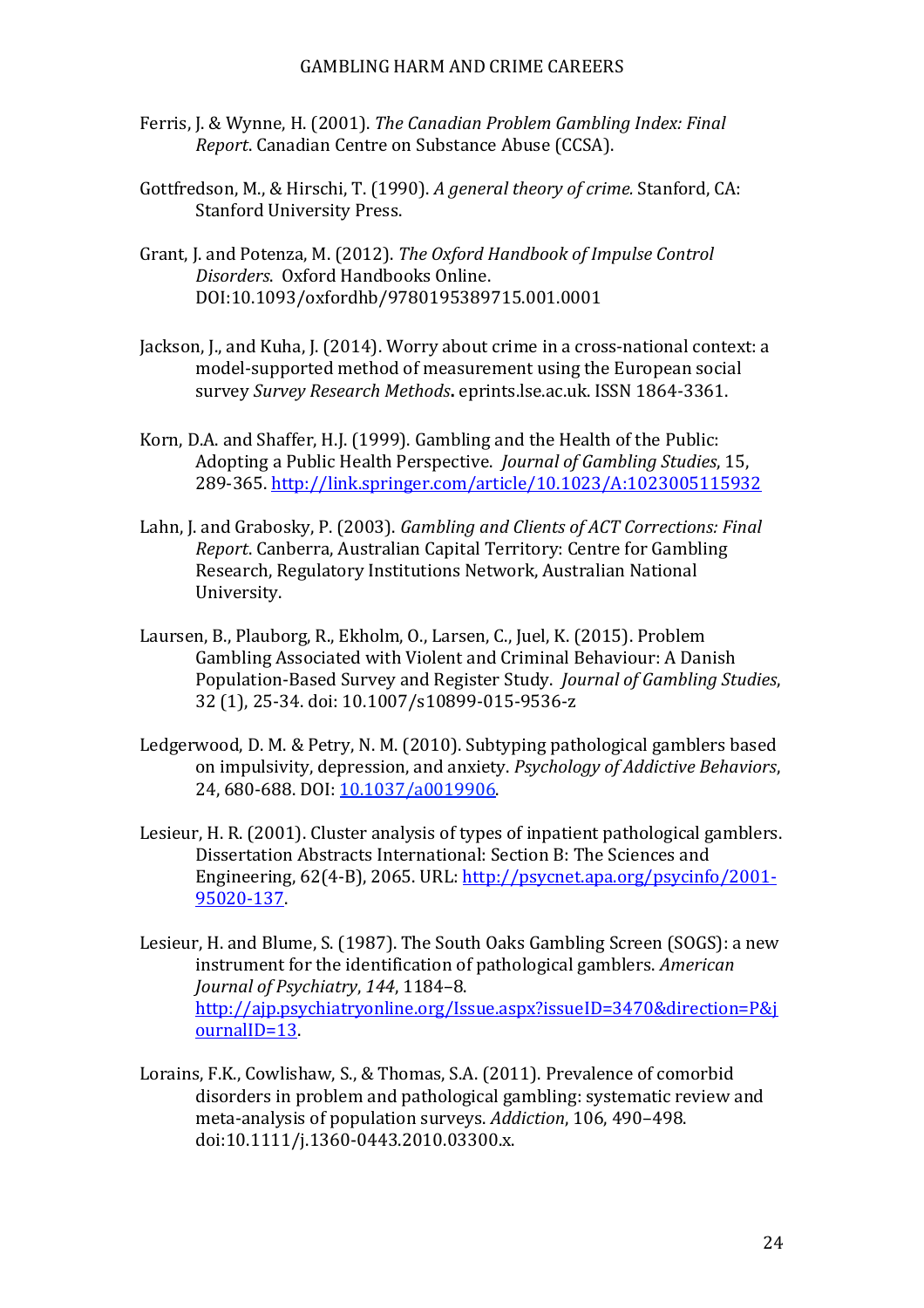- Macleod, J., Grove, P., Farrington, D. (2012). *Explaining Criminal Careers: Implications for Justice Policy*. Oxford: Oxford University Press.
- Milosevic, A. & Ledgerwood, D. (2010). The subtyping of pathological gambling: A comprehensive review. *Clinical Psychology Review*, 30, 988-998. <http://dx.doi.org/10.1016/j.cpr.2010.06.013>
- Ministry of Justice. (2010). Population in custody monthly tables July 2010 England and Wales. Ministry of Justice Statistics Bulletin. [http://webarchive.nationalarchives.gov.uk/20110218140638/http://w](http://webarchive.nationalarchives.gov.uk/20110218140638/http:/www.justice.gov.uk/publications/docs/pop-custody-july-10.pdf) [ww.justice.gov.uk/publications/docs/pop-custody-july-10.pdf](http://webarchive.nationalarchives.gov.uk/20110218140638/http:/www.justice.gov.uk/publications/docs/pop-custody-july-10.pdf) .
- Ministry of Justice, National Offender Management System and HM Prison Service. (2015). Population Bulletin: Weekly 6<sup>th</sup> November 2015. [https://www.gov.uk/government/statistics/prison-population-figures-](https://www.gov.uk/government/statistics/prison-population-figures-2015)[2015](https://www.gov.uk/government/statistics/prison-population-figures-2015)
- Nower, L. & Blaszczynski, A. (2005). A pathways approach to treating youth gamblers. In J.L. Derevensky & R. Gupta (Eds.). *Gambling problems in youth: theoretical and applied perspectives* (pp.189-209). New York: Kluwer Academic Publishing.
- Scottish Prison Service. (2015). *Prisoner Population*. <http://www.sps.gov.uk/Corporate/Information/SPSPopulation.aspx>
- Soothill, K., Fitzpatrick, C., Francis, B. (2009). *Understanding Criminal Careers*. Portland, Oregon; Willan Publishing.
- Stone, C.A., Romild, U., Abbott, M., Yeung, K., Billi, R., Volberg, R., (2015) Effects of Different Screening and Scoring Thresholds on PGSI Gambling Risk Segments, *Int J Ment Health Addiction,* 13, 82–102. doi 10.1007/s11469- 014-9515-0
- Turner, N., Jain, U., Spence, W., Zangeneh, M. (2008). Pathways to Pathological Gambling: Component Analysis of Variables Related to Pathological Gambling, *International Gambling Studies*, Vol. 8, 281–298. doi 10.1080/14459790802405905.
- Turner, N.E., Preston, D.L., Saunders, C., McAvoy, S., Jain, U. (2009). The relationship of problem gambling to criminal behavior in a sample of Canadian male federal offenders. *Journal of Gambling Studies*, 25, 153- 169. doi 10.1007/s10899-009-9124-1.
- Turner, N.E., Preston, D.L., McAvoy, S., Gillam, L. (2013). Problem gambling inside and out: The assessment of community and institutional problem gambling in the Canadian correctional system. *Journal of Gambling Studies*, 29, 435-451. doi 10.1007/s10899-012-9321-1.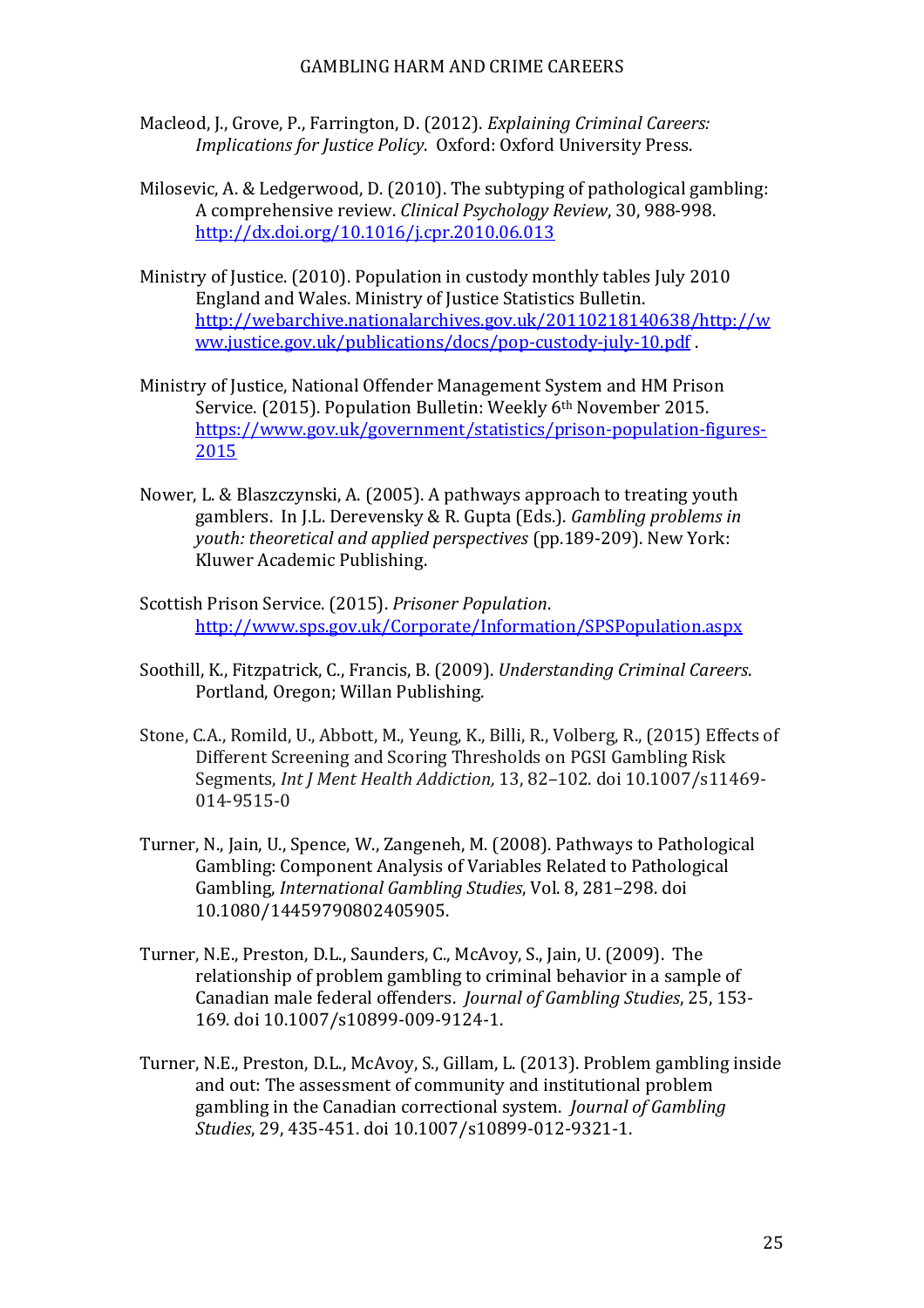- Vaughn, M., DeLisi, M., Beaver, K., and Howard, M. (2009). 'Multiple murder and criminal careers: A latent class analysis of multiple homicide offenders', *Forensic Science International*, 183, 67-73. doi 10.1016/j.forsciint.2008.10.014
- Vermunt, J.K. and Magidson, J. (2003). Latent class models for classification. *Computational Statistics and Data Analysis*, 41, 531-537. doi 10.1016/S0167-9473(02)00179-2.
- Wardle, H., Moody, A., Spence, S., Orford, J., Volberg, R., Jotangia, D., Griffiths, M., Hussey, D., Dobbie, F. (2011). *British Gambling Prevalence Survey 2010*. London: National Centre for Social Research. Url: [http://www.gamblingcommission.gov.uk/PDF/British%20Gambling%20](http://www.gamblingcommission.gov.uk/PDF/British%20Gambling%20Prevalence%20Survey%202010.pdf) [Prevalence%20Survey%202010.pdf.](http://www.gamblingcommission.gov.uk/PDF/British%20Gambling%20Prevalence%20Survey%202010.pdf)
- Williams, R.J., Royston, J. & Hagen, B.F. (2005). Gambling and problem gambling within forensic populations: a review of the literature. *Criminal Justice and Behavior*, 32, 6, 665–89. doi 10.1177/0093854805279947.
- Williams, R. J. and Volberg, R.A. (2010). *Best Practices in the Population Assessment of Problem Gambling.* Report prepared for the Ontario Problem Gambling Research Centre. Guelph, Ontario, CANADA. URL: <http://hdl.handle.net/10133/1259>
- Wynne, H. (2003). *Introducing the Canadian problem gambling index*. Edmonton, AB: Wynne Resources. 5046351472fee04668.pdf
- Zurhold, H., Verthein, U., Kalke, J. (2013). Prevalence of problem gambling among the prison population in Hamburg, Germany. *Journal of Gambling Studies*, published online. doi 10.1007/s10899-013-9361-1.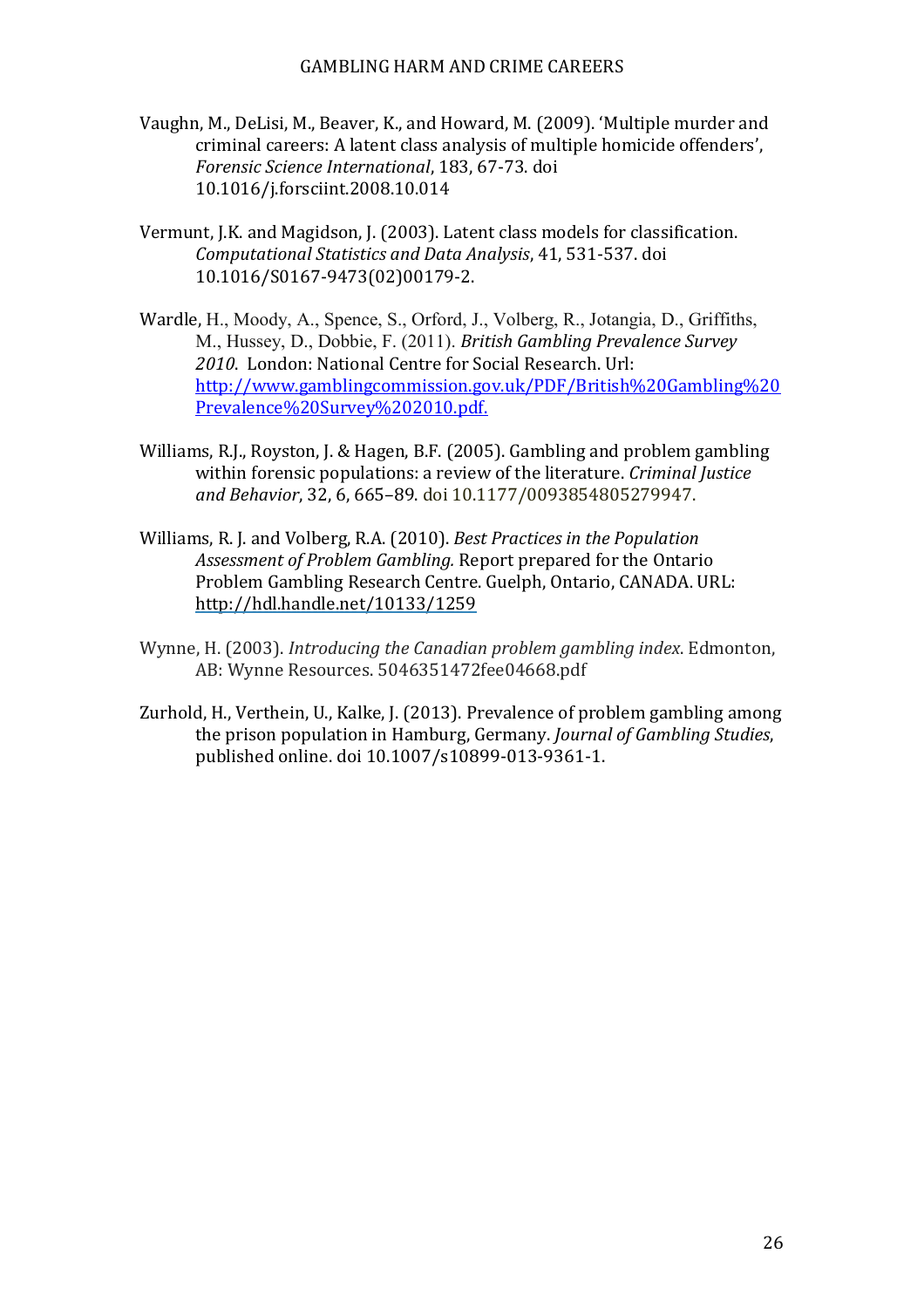| Country                                | Prevalence in prison population                     | <b>Scale</b>                                                | <b>National</b><br>rates (closest year) | <b>Scale</b> | % Related to offending | <b>Sample</b>                                                  |
|----------------------------------------|-----------------------------------------------------|-------------------------------------------------------------|-----------------------------------------|--------------|------------------------|----------------------------------------------------------------|
| Canada ND<br>(Turner et al. 2009)      | 13% PG<br>6.3% PG<br>15.7% MR<br>9.4% PG            | $SOGS 5+$<br>$DSM-IV-TR 5+$<br><b>PGSI 3-7</b><br>$PGSI 8+$ | 2.6% MR<br>$0.8\%$ PG<br>(2005)         | <b>CPGI</b>  | 43.5% PG<br>15% MR     | 254 M<br>(Assessment Unit)                                     |
| Canada 2008-11<br>(Turner et al. 2013) | 12.2% F MR<br>12.1% M MR<br>14.6% F PG<br>8.2% M PG | <b>CPGI</b>                                                 |                                         |              | 44% PG<br>8% MR        | 381 M<br>41 F                                                  |
| Germany 2009<br>(Zurhold et al 2013)   | 7.3% PG<br>(3.6% F PG<br>7.5% M PG)                 | Lie/Bet                                                     | $0.6\% - 1.09\%$<br>2007, 2009          | SOGS         | 46.7% PG               | 945 M<br>88 F<br>(pre-trial)<br>1,228 M<br>56 F<br>(prisoners) |

# Table 1: Summary Findings of Studies of Problem Gambling in Prison Populations in previous 10 years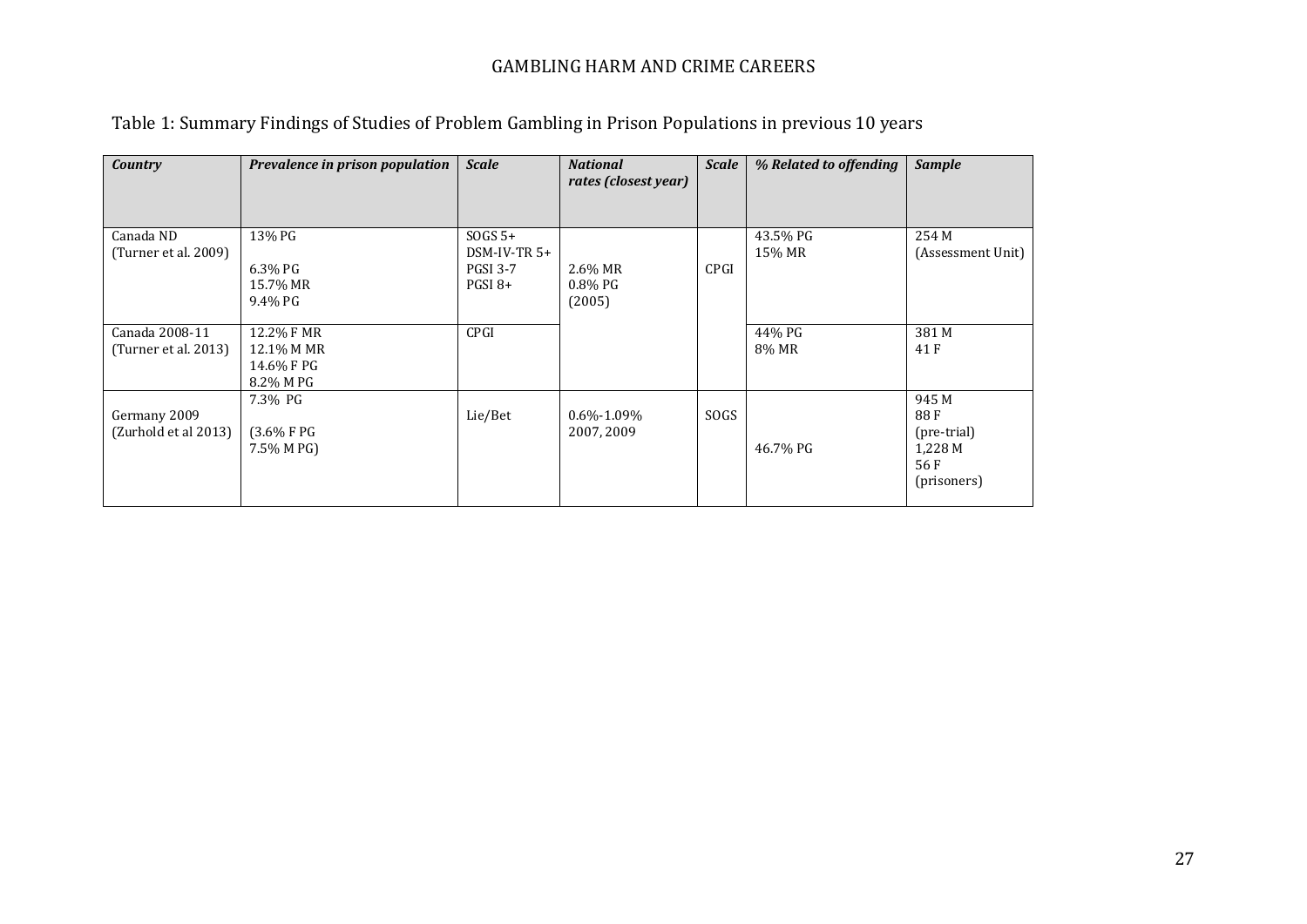# Table 2: Correlation Matrix for PGSI variables

|                                                         |                             | $\mathbf{1}$      | $\overline{2}$   | 3                | $\overline{4}$   | 5                | 6                | $\overline{7}$   | 8            | 9 |
|---------------------------------------------------------|-----------------------------|-------------------|------------------|------------------|------------------|------------------|------------------|------------------|--------------|---|
| 1. Gambled when<br>could not<br>afford to loose         | Pearson<br>Correlation<br>p | $\mathbf{1}$      |                  |                  |                  |                  |                  |                  |              |   |
| 2. Gambled more<br>to get same<br>feeling of excitement | Pearson<br>Correlation<br>p | $.634**$<br>.000  | $\mathbf{1}$     |                  |                  |                  |                  |                  |              |   |
| 3. Gambled to win<br>back losses                        | Pearson<br>Correlation      | $.701**$          | $.616**$         | $\mathbf{1}$     |                  |                  |                  |                  |              |   |
| 4. Borrowed/sold<br>to gamble                           | p<br>Pearson<br>Correlation | .000<br>$.678**$  | .000<br>$.723**$ | $.620**$         | $\mathbf{1}$     |                  |                  |                  |              |   |
| 5. Have problem with<br>gambling                        | p<br>Pearson<br>Correlation | .000<br>$.603**$  | .000<br>$.627**$ | .000<br>.592**   | $.708**$         | $\mathbf{1}$     |                  |                  |              |   |
| 6. Gambling caused<br>health problems                   | p<br>Pearson<br>Correlation | .000<br>.492**    | .000<br>$.451**$ | .000<br>$.444**$ | .000<br>$.533**$ | $.619**$         | $\mathbf{1}$     |                  |              |   |
| 7. Been criticized for<br>gambling                      | p<br>Pearson<br>Correlation | .000<br>$.575**$  | .000<br>.597**   | .000<br>$.575**$ | .000<br>$.645**$ | .000<br>.780**   | $.646**$         | $\mathbf{1}$     |              |   |
| 8. Gambling caused<br>financial problems                | p<br>Pearson<br>Correlation | .000<br>.591**    | .000<br>$.574**$ | .000<br>$.544**$ | .000<br>$.690**$ | .000<br>$.725**$ | .000<br>$.707**$ | $.731**$         | $\mathbf{1}$ |   |
| for family<br>9. Felt guilty                            | p<br>Pearson<br>Correlation | .000<br>$.555***$ | .000<br>$.591**$ | .000<br>.537**   | .000<br>$.646**$ | .000<br>$.723**$ | .000<br>$.624**$ | .000<br>$.703**$ | $.704**$     | 1 |
|                                                         | p                           | .000              | .000             | .000             | .000             | .000             | .000             | .000             | .000         |   |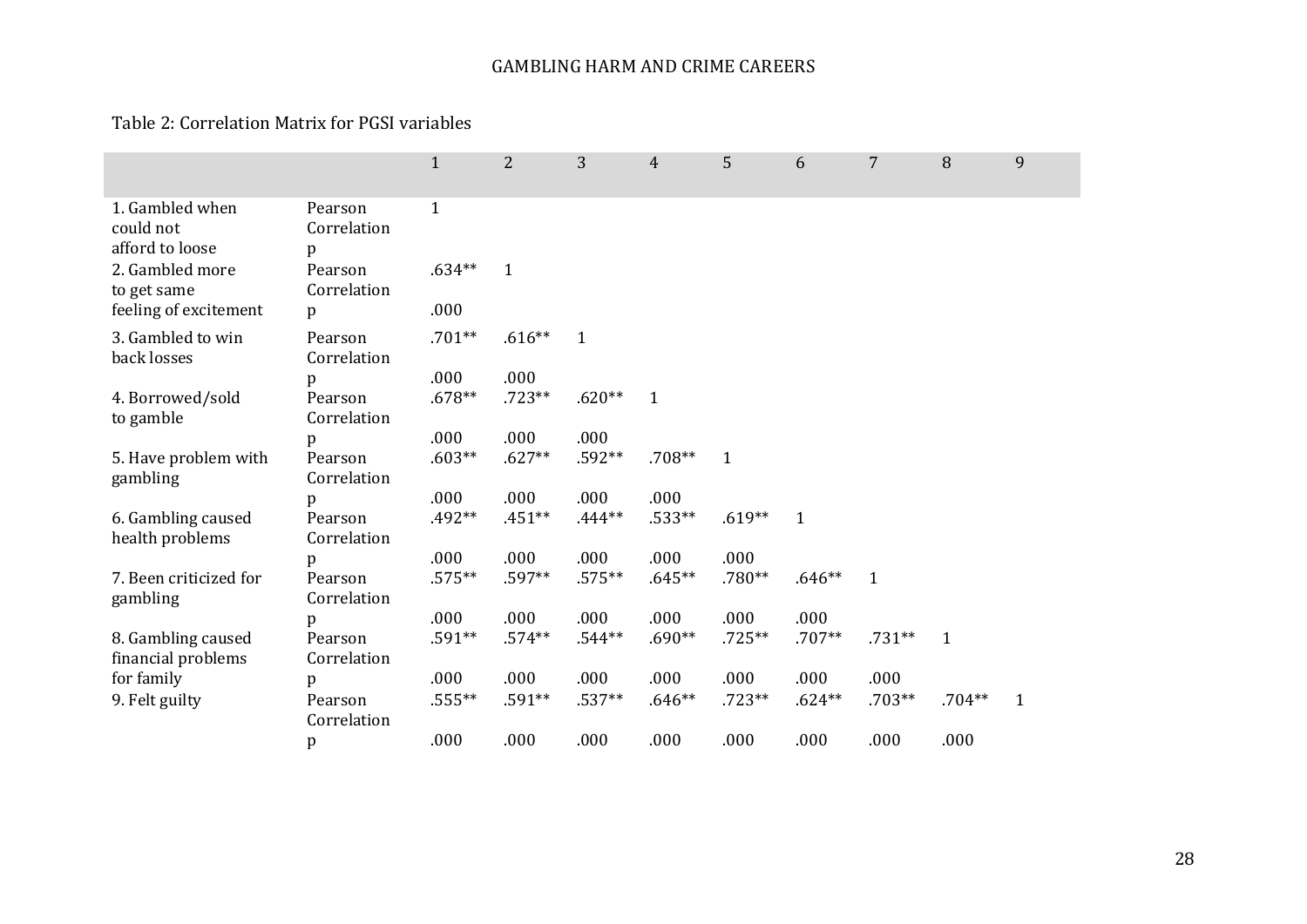| <b>Gambling Score</b>   |      | Total prison sample | BGPS (2010) |       | Odds ratio (prison sample/BGPS) | 95% Confidence Interval |            |
|-------------------------|------|---------------------|-------------|-------|---------------------------------|-------------------------|------------|
|                         |      | $\%$                | N           | $\%$  |                                 | Lower                   | Upper      |
| Non-gambler             | 451  | 42.7                | 2084        | 26.9  | 2.0                             | 1.8                     | 2.3        |
| Non-problem gambler (0) | 243  | 23.0                | 5028        | 64.9  | $\cdot$ .2                      | ۰.                      | $\cdot$ .2 |
| Low threshold (1-2)     | 118  | 11.2                | 434         | 5.6   | 2.1                             | 1.7                     | 2.6        |
| Medium threshold (3-7)  | 116  | 11.0                | 147         | 1.9   | 6.4                             | 5.0                     | 8.2        |
| Problem threshold (8+)  | 128  | 12.1                | 54          | 0.7   | 19.7                            | 14.2                    | 27.2       |
| Total                   | 1056 | 100.0               | 7747        | 100.0 |                                 |                         |            |

# Table 3a: Problem Gambling Severity Index Scores for Prisoners in Scotland and England compared with UK Population 2010 (BGPS)

Table 3b: Problem Gambling Severity Index Scores for Prisoners in Scotland compared with prisoners in England

| <b>Gambling Score</b><br>Scotland |     |       | England |       | Odds ratio (Scotland/England) | 95% Confidence Interval |       |
|-----------------------------------|-----|-------|---------|-------|-------------------------------|-------------------------|-------|
|                                   | N   | $\%$  | N       | $\%$  |                               | Lower                   | Upper |
| Non-gambler                       | 170 | 33.3  | 281     | 51.5  | .5                            | .4                      | .6    |
| Non-problem gambler (0)           | 148 | 29.0  | 95      | 17.4  | 1.9                           | 1.4                     | 2.6   |
| Low threshold (1-2)               | 55  | 10.8  | 63      | 11.5  | .9                            | $\cdot 6$               | 1.4   |
| Medium threshold (3-7)            | 66  | 12.9  | 50      | 9.2   | 1.5                           | .9                      | 2.2   |
| Problem threshold (8+)            | 71  | 13.9  | 57      | 10.4  | 1.4                           | .9                      | 2.0   |
| Total                             | 510 | 100.0 | 546     | 100.0 |                               |                         |       |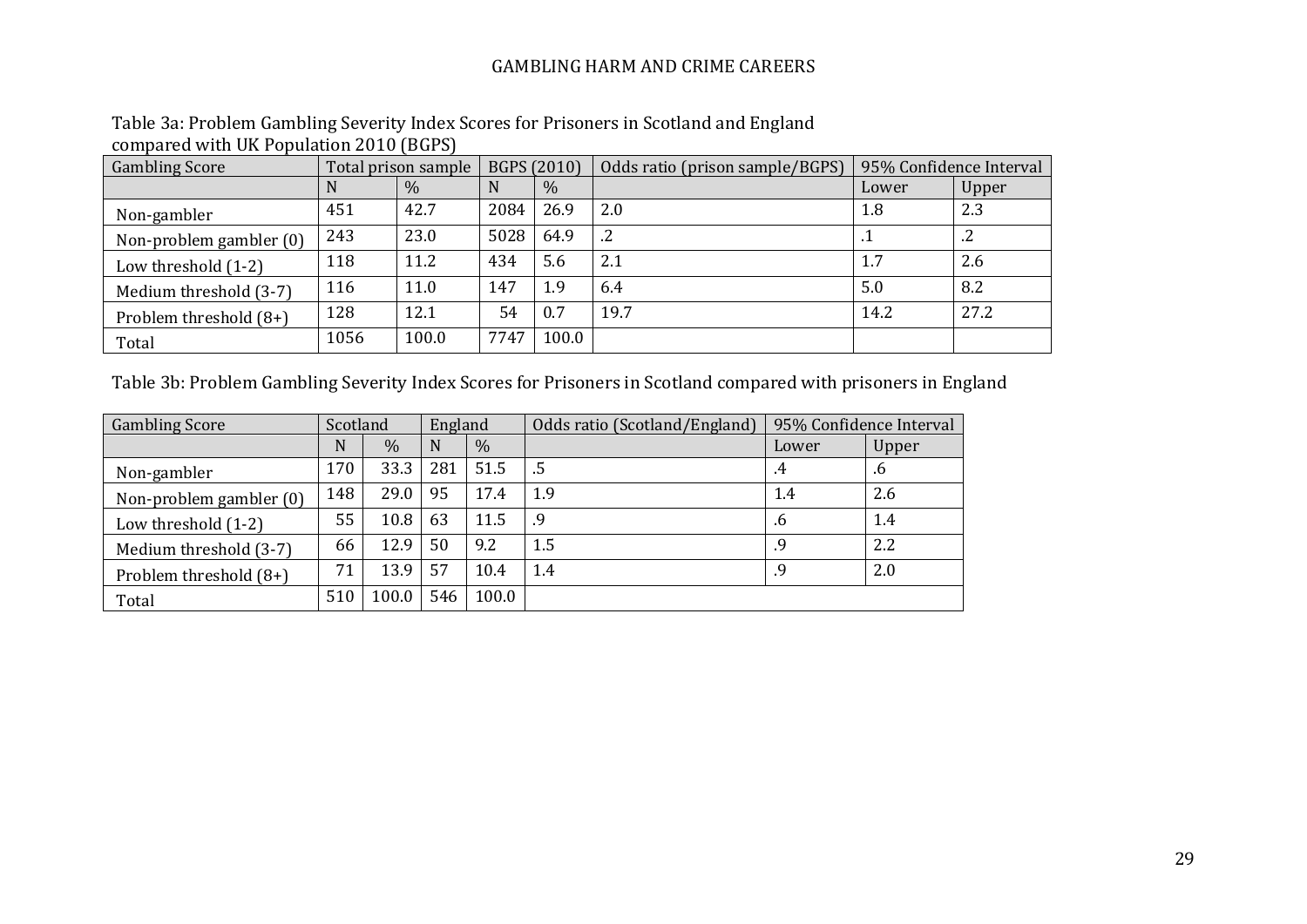| Latent gambling group                                    | N (N used for calculation of<br>mean PGSI scores*) | % of total<br>sample | Mean PGSI<br>score (SD) | Most common types of conviction that led to<br>imprisonment |       |  |
|----------------------------------------------------------|----------------------------------------------------|----------------------|-------------------------|-------------------------------------------------------------|-------|--|
| Abstainers/non-problem<br>gamblers                       | 750 (198)                                          | 71.0%                | .3(.5)                  | Violence/firearms/weapons                                   | 29.5% |  |
|                                                          |                                                    |                      |                         | Possession/supply/importation of drugs                      | 23.4% |  |
|                                                          |                                                    |                      |                         | Theft                                                       | 17.1% |  |
| Occasional excitement chasers                            | 111 (90)                                           | 10.5%                | 2.8(.9)                 | Violence/firearms/weapons                                   | 28.8% |  |
|                                                          |                                                    |                      |                         | Possession/supply/importation of drugs                      | 28.8% |  |
|                                                          |                                                    |                      |                         | Theft                                                       | 16.4% |  |
| Occasional loss-chasers (higher-<br>level less affected) | 98 (68)                                            | 9.3%                 | 8.3(2.0)                | Violence/firearms/weapons                                   | 31.3% |  |
|                                                          |                                                    |                      |                         | Other/public order                                          | 20.3% |  |
|                                                          |                                                    |                      |                         | Theft                                                       | 18.8% |  |
| Occasional loss-chasers (higher<br>level affected)       | 52(41)                                             | 4.9%                 | 15.5(2.3)               | Violence/firearms/weapons                                   | 25.0% |  |
|                                                          |                                                    |                      |                         | Theft                                                       | 15.6% |  |
|                                                          |                                                    |                      |                         | Possession/supply/importation of drugs                      | 15.6% |  |
| Unassertive gamblers                                     | 24 (20)                                            | 2.3%                 | 3.2(1.2)                | Theft                                                       | 29.4% |  |
|                                                          |                                                    |                      |                         | Violence/firearms/weapons                                   | 23.5% |  |
|                                                          |                                                    |                      |                         | Burglary                                                    | 11.8% |  |
| Gamblers affected by high level of<br>problems           | 21(20)                                             | 2.0%                 | 23.8(2.8)               | Possession/supply/importation of drugs                      | 26.7% |  |
|                                                          |                                                    |                      |                         | Theft                                                       | 20.0% |  |
|                                                          |                                                    |                      |                         | Fraud and forgery                                           | 20.0% |  |
| Total                                                    | 1056 (437)                                         | 100%                 |                         |                                                             |       |  |

# Table 4: Gambling behaviour types derived from Latent Class Analysis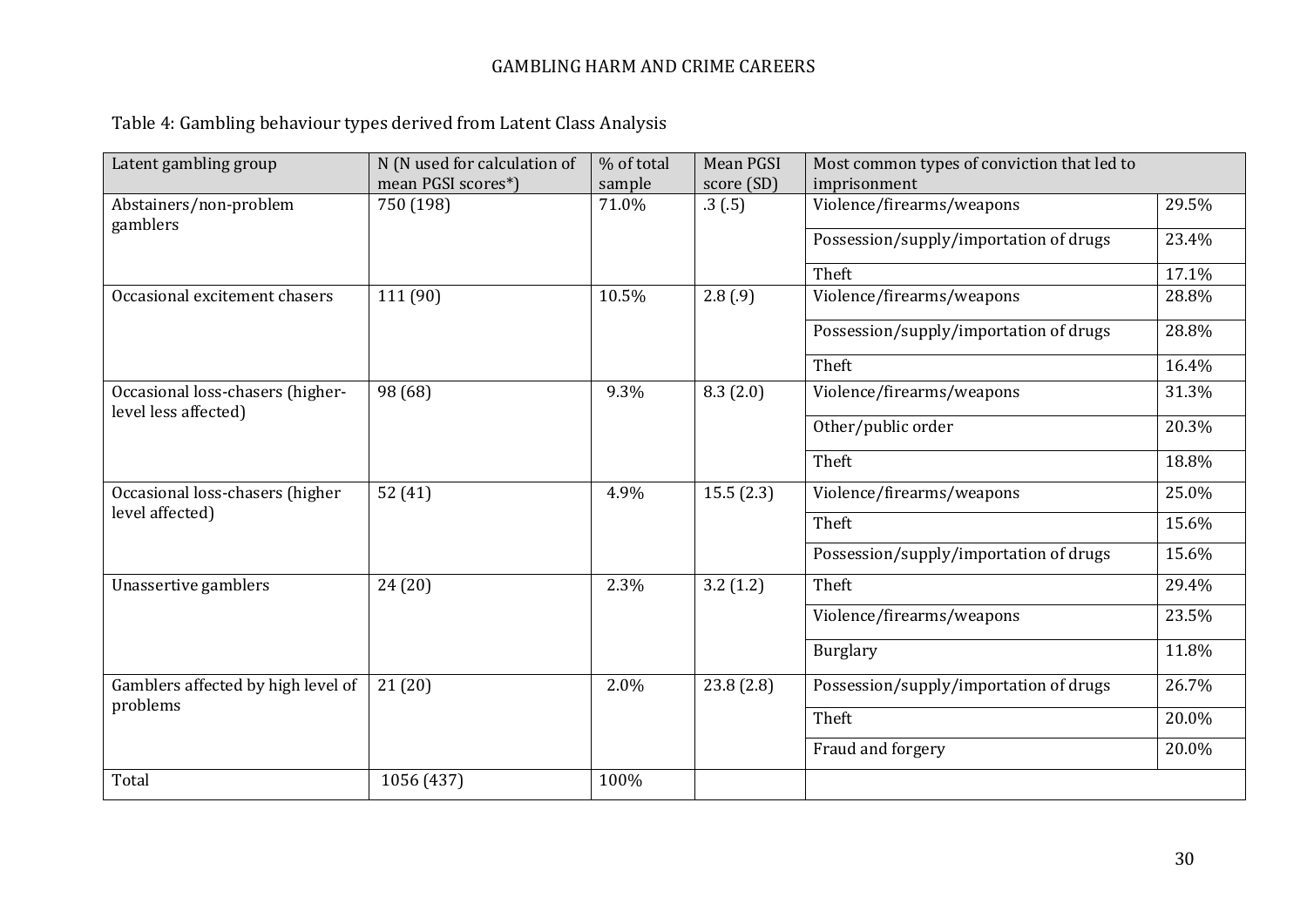\*A small proportion of respondents either did not answer or responded with 'Don't know' on at least one of the PGSI questions. For Table 3 only offenders who gave valid responses to all nine questions are included in the mean PGSI score calculations. Furthermore, Cluster 1 contains 451 abstainers and these offenders did not complete the PGSI questions. Hence the 198 in this table are non-problem gamblers who completed *all* PGSI questions.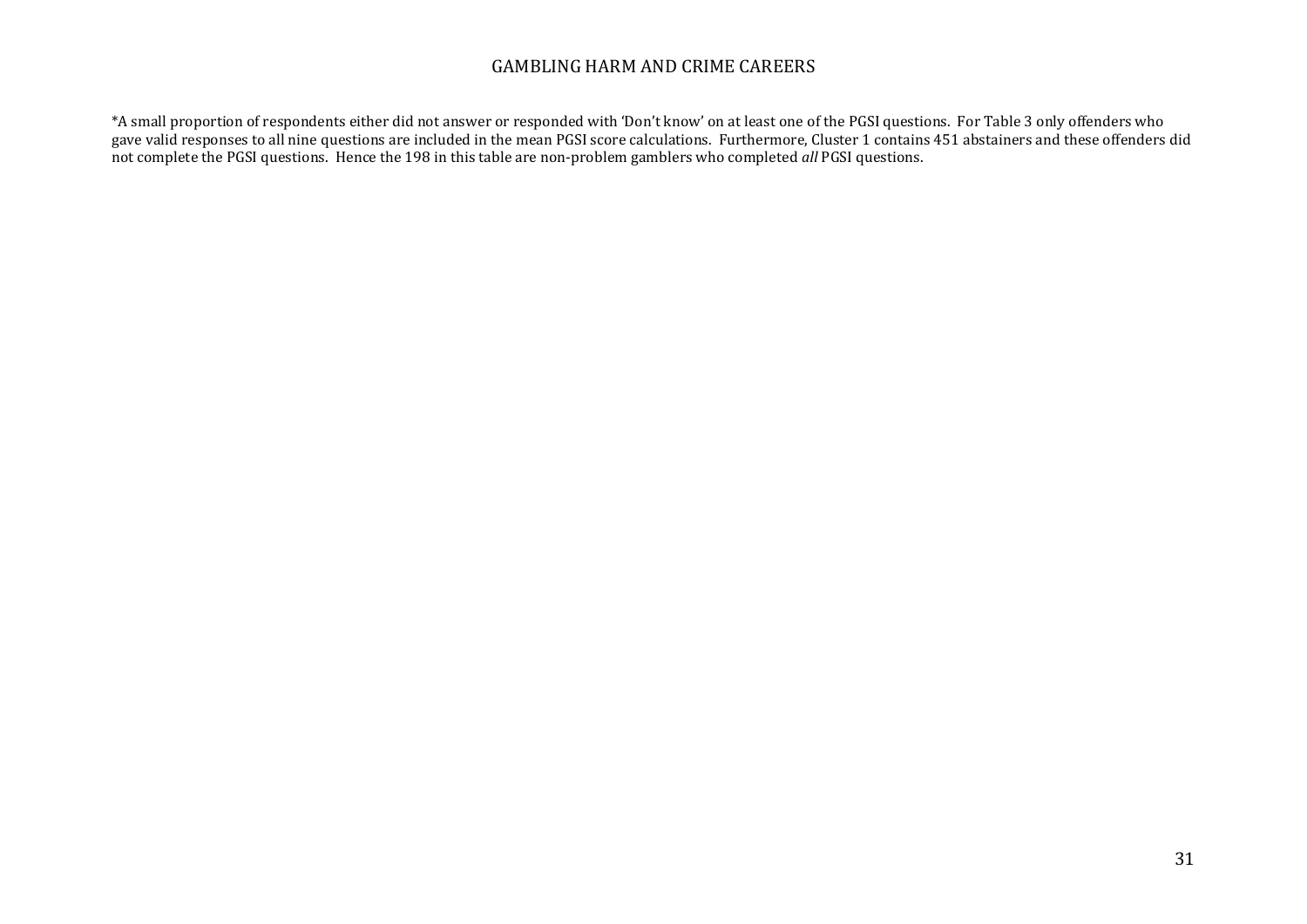|                                                           |     |         | PGSI risk categories (PGSI Score) |                                                |                                                      |               |
|-----------------------------------------------------------|-----|---------|-----------------------------------|------------------------------------------------|------------------------------------------------------|---------------|
| Latent gambling group                                     |     |         |                                   | Non-PG Low risk Moderate risk Problem gamblers |                                                      |               |
|                                                           | (0) | $(1-2)$ | $(3-7)$                           | $(8+)$                                         | Total<br>750<br>l 11<br>98<br>52<br>24<br>21<br>1056 | $\frac{0}{0}$ |
| Abstainers/non-PG                                         | 692 | 58      |                                   | 0                                              |                                                      | 71.0          |
| Occasional excitement chasers                             |     | 51      | 58                                | 0                                              |                                                      | 10.5          |
| Occasional loss-chasers (higher-level sometimes affected) |     |         | 43                                | 55                                             |                                                      | 9.3           |
| Occasional loss-chasers (higher level affected)           |     |         |                                   | 52                                             |                                                      | 4.9           |
| Unassertive gamblers                                      | 0   | a       | 15                                | 0                                              |                                                      | 2.3           |
| Problem gamblers                                          | 0   |         |                                   | 21                                             |                                                      | 2.0           |
| Total                                                     | 694 | 118     | 116                               | 128                                            |                                                      | 100           |
|                                                           |     |         |                                   |                                                |                                                      |               |

Table 5: Comparison of PGSI categories to Latent Gambling Sub-Types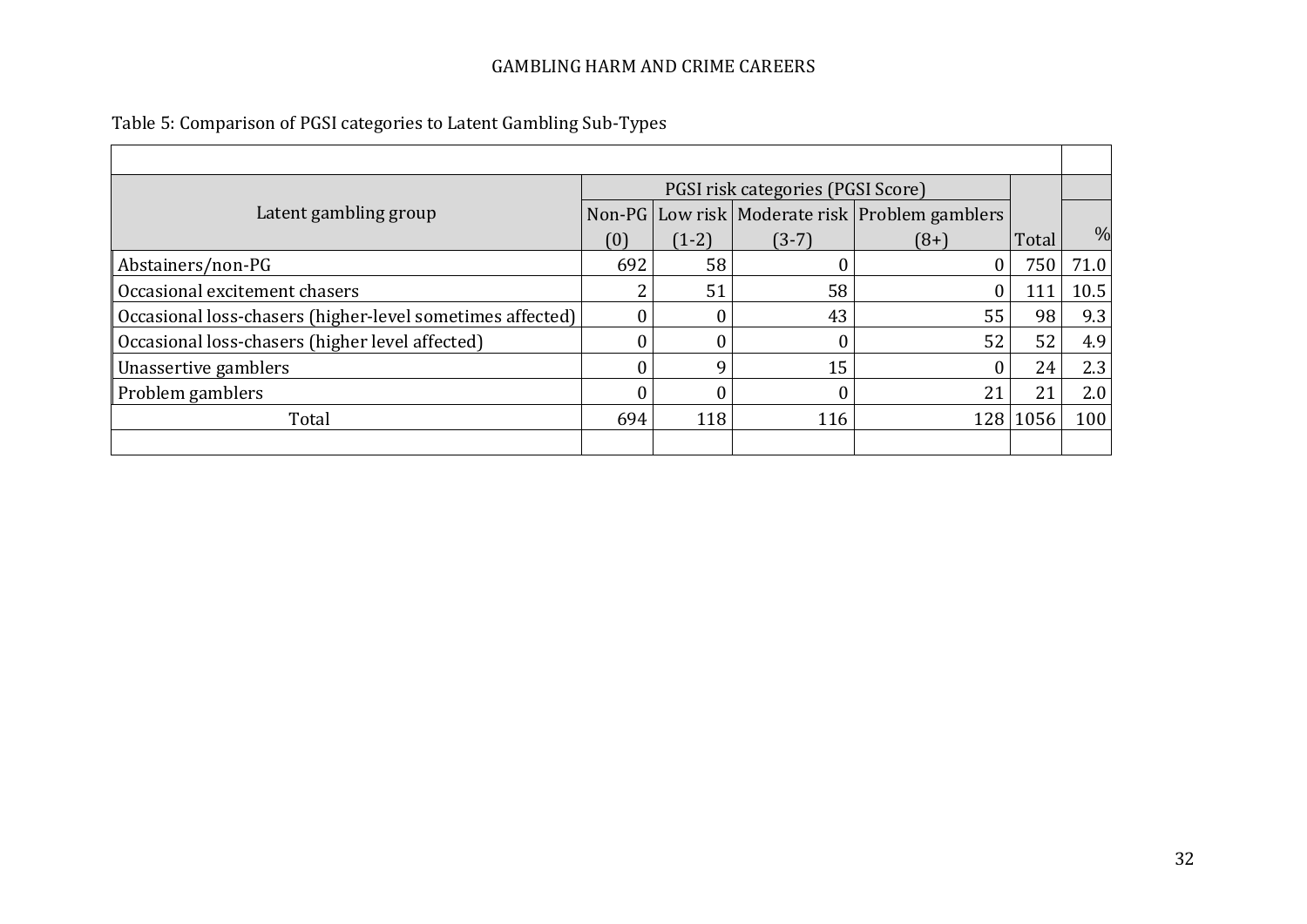|                                                 |                                          |                                     |                                                                  | Latent gambling group                                       |                                                   |                     |       |
|-------------------------------------------------|------------------------------------------|-------------------------------------|------------------------------------------------------------------|-------------------------------------------------------------|---------------------------------------------------|---------------------|-------|
| Substance                                       | Abstainer<br>non-<br>problem<br>gamblers | Occasional<br>excitement<br>chasers | <b>Occasional</b><br>$loss-$<br>chasers<br>(higher-<br>level not | Occasional<br>loss-chasers<br>(higher<br>level<br>affected) | $Un-$<br>assertive<br>non-<br>problem<br>gamblers | Problem<br>gamblers | Total |
| use                                             |                                          |                                     | affected)                                                        |                                                             |                                                   |                     |       |
| Daily user<br>not received<br>help              | 75                                       | 16                                  | 11                                                               | 9                                                           | $\overline{4}$                                    | $\overline{2}$      | 117   |
| Weekly/<br>monthly user<br>not received<br>help | 90                                       | 19                                  | 13                                                               | 6                                                           | $\overline{4}$                                    | 5                   | 137   |
| Daily user<br>received help                     | 253                                      | 41                                  | 37                                                               | 21                                                          | $\overline{4}$                                    | 2                   | 358   |
| Weekly/<br>monthly user<br>received help        | 57                                       | 10                                  | 12                                                               | 3                                                           | $\overline{2}$                                    | $\mathbf{1}$        | 85    |
| <b>Total</b>                                    | 475                                      | 86                                  | 73                                                               | 39                                                          | 14                                                | 10                  | 697   |

Table 6: LCA Gambling Behaviour Clusters and Alcohol/Drug Use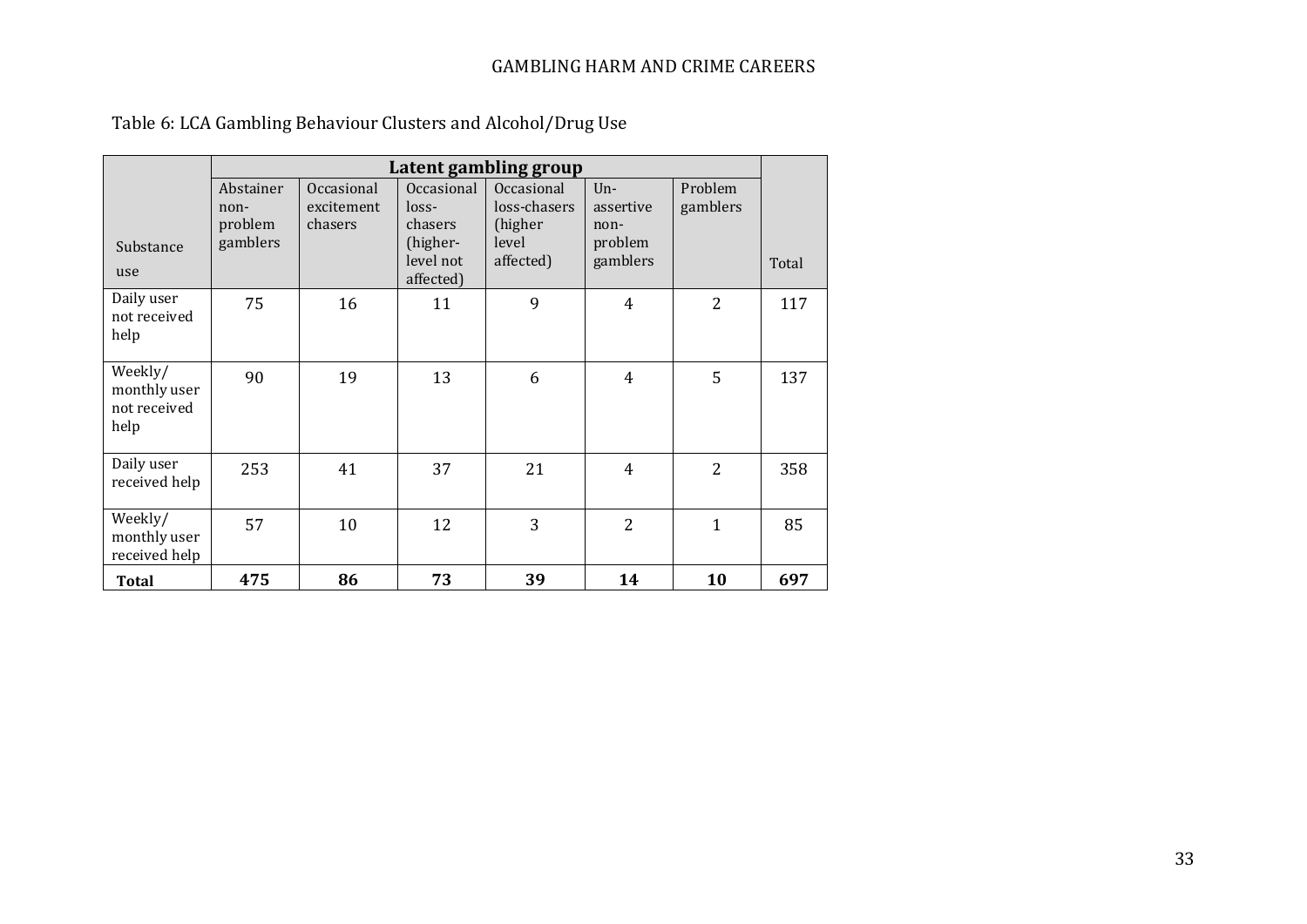| Latent gambling group                                   | <b>Nothing</b> | Alcohol | <b>Opiates</b> | Suppressants | Stimulants | Hallucinogens | Other |
|---------------------------------------------------------|----------------|---------|----------------|--------------|------------|---------------|-------|
| Abstainers/non-problem gamblers (n=750)                 | 56.5           | 27.3    | 22.5           | 27.4         | 15.2       | 3.5           | 8.0   |
| Occasional excitement chasers (n= 111)                  | 40.5           | 43.2    | 27.0           | 40.5         | 30.6       | 5.4           | 14.4  |
| Occasional loss-chasers (higher-level less affected)    | 45.9           | 40.8    | 22.4           | 35.7         | 24.5       | 6.1           | 10.2  |
| $(n = 98)$                                              |                |         |                |              |            |               |       |
| Occasional loss-chasers (higher level affected) (n= 52) | 38.5           | 46.2    | 28.8           | 44.2         | 30.8       | 11.5          | 21.2  |
| Unassertive gamblers $(n=24)$                           | 75.0           | 16.7    | 8.3            | 12.5         | 4.2        | 0.0           | 0.0   |
| Gamblers affected by high level of problems $(n=21)$    | 61.9           | 38.1    | 0.0            | 9.5          | 9.5        | 0.0           | 4.8   |

Table 7: Prevalence of drug use in last year by latent gambling group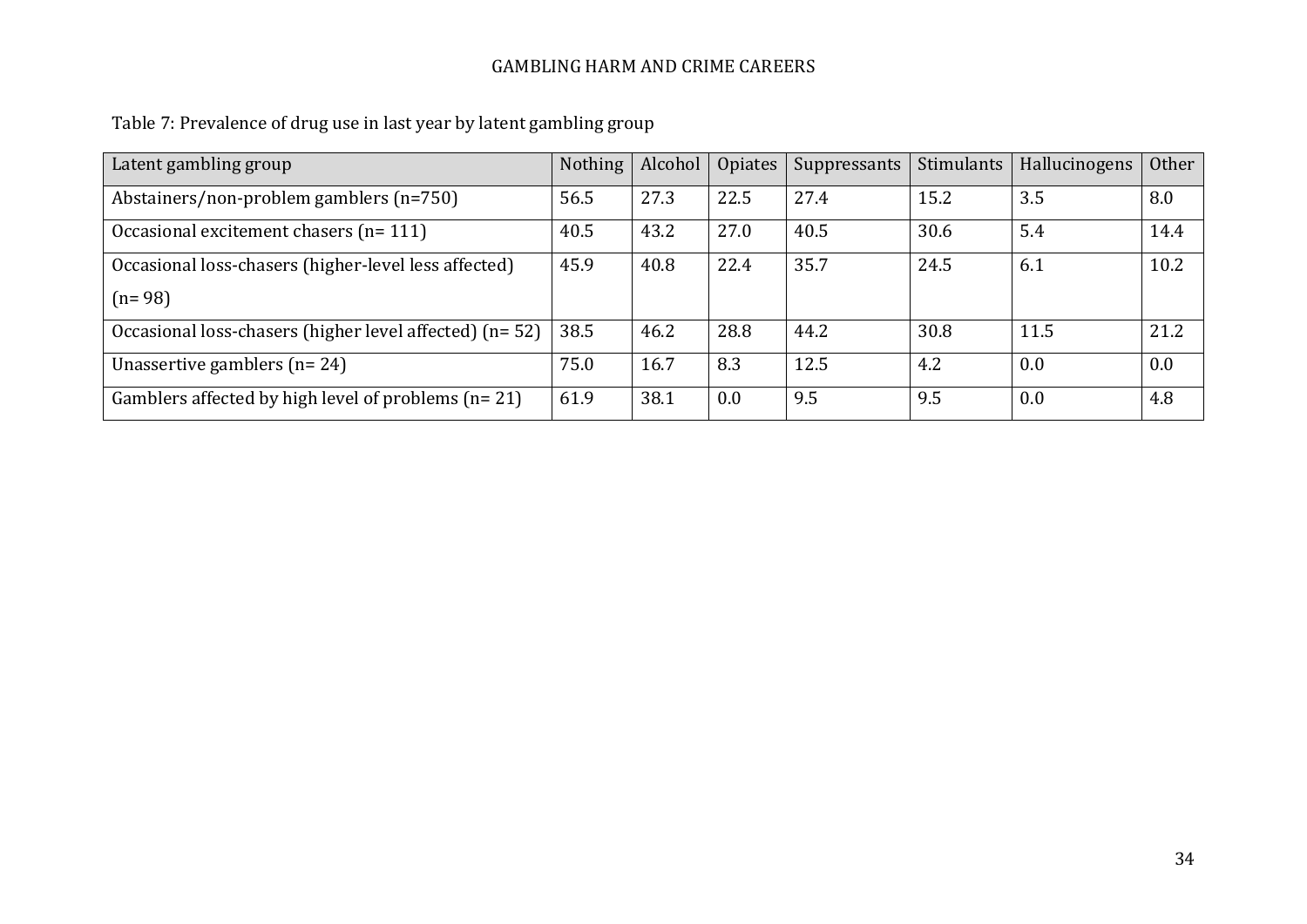